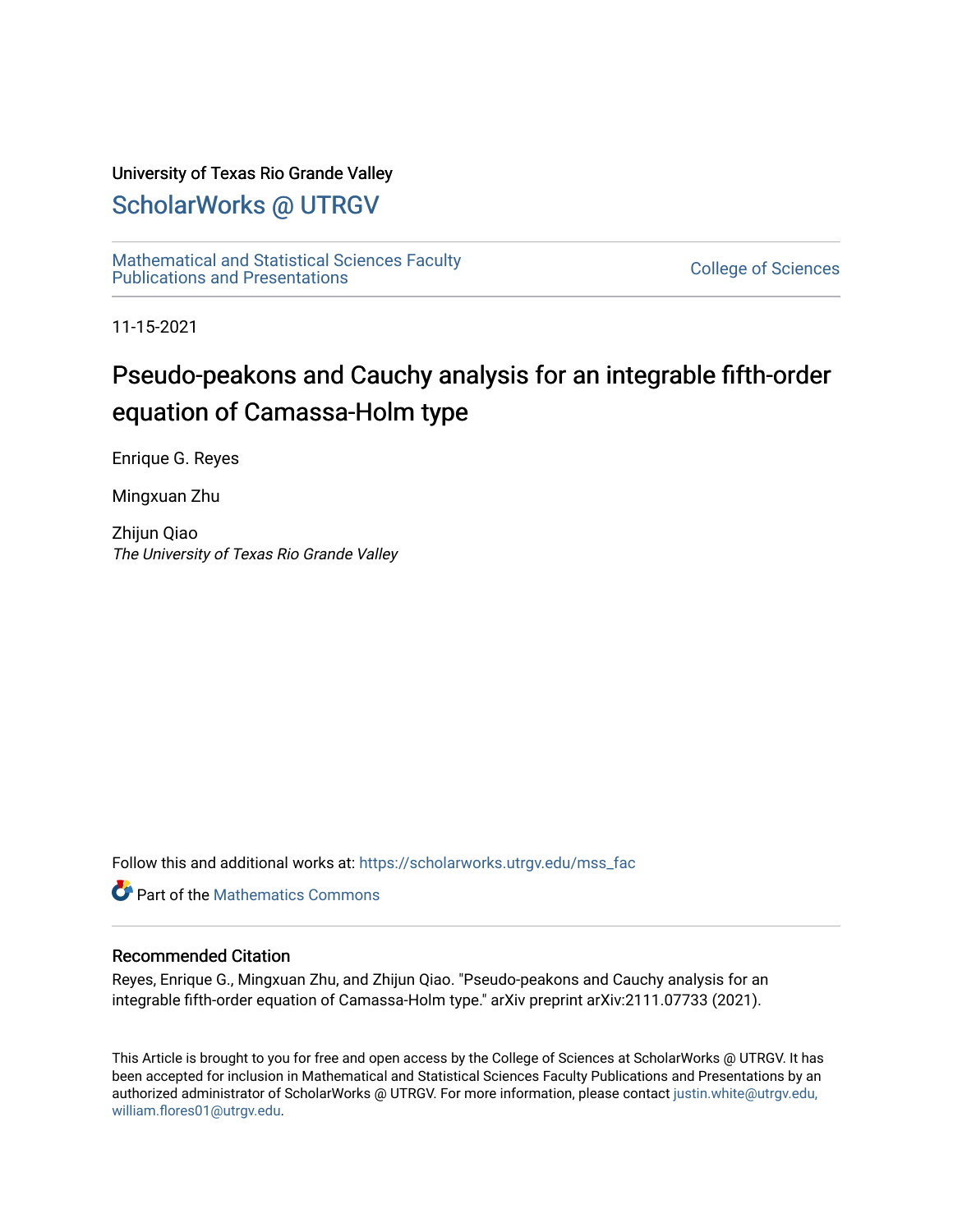# Pseudo-peakons and Cauchy analysis for an integrable fifth-order equation of Camassa-Holm type

Enrique G. Reyes<sup>1</sup><sup>\*</sup>, Mingxuan  $\rm Zhu^2$ ! and  $\lambda$  Zhijun Qiao<sup>3‡</sup> <sup>1</sup>Departamento de Matemática y Ciencia de la Computación,

Universidad de Santiago de Chile (USACH)

Casilla 307 Correo 2, Santiago, Chile

<sup>2</sup>School of Mathematical Sciences, Qufu Normal University,

Qufu, Shandong 273100, China

<sup>3</sup>School of Mathematical and Statistical Sciences,

The University of Texas Rio Grande Valley, Edinburg, TX 78539, USA

#### Abstract

In this paper, we introduce a hierarchy of integrable higher order equations of *Camassa-Holm (CH) type*, that is, we present infinitely many nonlinear equations depending on inertia operators which generalize the standard momentum operator  $A_2 = \partial_{xx} - 1$  appearing in the Camassa-Holm equation  $m_t = -m_x u - 2m u_x$ ,  $m = A_2(u)$ . Our higher order CH-type equations are integrable in the sense that they possess an infinite number of local conservation laws, quadratic pseudopotentials, and zero curvature formulations. We focus mainly on the fifth order CH-type equation and we show that it admits pseudo-peakons, this is, bounded solutions with differentiable first derivative and continuous and bounded second derivative, but whose higher order derivatives blow up. Furthermore, we investigate the Cauchy problem of our fifth order equation on the real line and prove local well-posedness for initial conditions  $u_0 \in H^s(\mathbb{R}), s > 7/2$ . In addition, we discuss conditions for global well-posedness in  $H^4(\mathbb{R})$  as well as conditions causing local solutions to blow up in a finite time. We finish our paper with some comments on the geometric content of our equations of CH-type.

Keywords: Camassa-Holm equation; integrability; local conservation laws; pseudopeakons; fifth order CH-type equation; well-posedness.

AMS Classification: 35G25, 35L05, 35Q53.

<sup>∗</sup> email: enrique.reyes@usach.cl

<sup>†</sup> email: mxzhu@qfnu.edu.cn

<sup>‡</sup> email: zhijun.qiao@utrgv.edu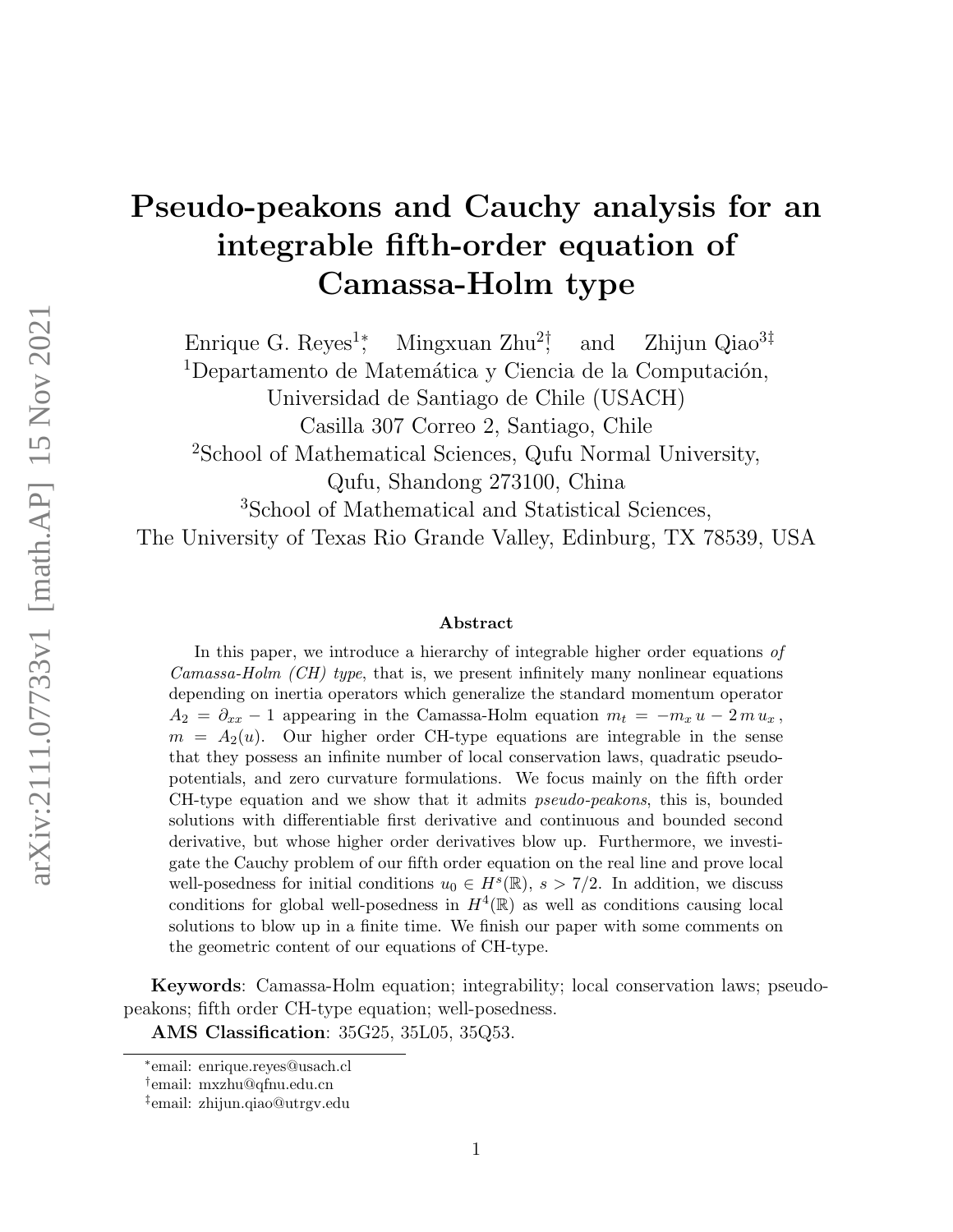### 1 Introduction

In this paper we explain how to construct a family of integrable equations which generalize the celebrated Camassa-Holm (CH) equation (see [\[5\]](#page-28-0))

$$
m_t = -m_x u - 2m u_x , \qquad m = u_{xx} - u .
$$

Our main motivation for undertaking this project is the observation that the Camassa-Holm equation can be understood as an Euler equation for the inertia operator  $A_2 =$  $\partial_{xx}$  – 1 on the Lie algebra  $Vect(S^1)$  of the (Fréchet) Lie group  $Diff(S^1)$ , and that, in turn, the latter equation can be interpreted geometrically as determining geodesics for a Riemannian metric on  $Diff(S^1)$  defined via  $A_2$ , see for instance [\[1,](#page-28-1) [20\]](#page-29-0), the treatise [\[18\]](#page-29-1) and also [\[15\]](#page-29-2). A similar observation is valid for a group of diffeomorphisms of the line that is slightly more difficult to describe, see [\[10\]](#page-29-3). A natural question which arises is whether taking different inertia operators  $A_n$  would yield new "Euler equations" which may be of interest for the theory of fluids and which may determine interesting geometry on diffeomorphism groups. In the paper [\[12\]](#page-29-4) Constantin and Kolev answer this question as follows in the case of  $Vect(S^1)$  and the (Fréchet) Lie group  $Diff(S^1)$ : the only bi-Hamiltonian equations (for some natural Poisson structures) arising from inertia operators  $A_n = \sum_{k=1}^{\infty} (-1)^k \partial_x^{2k}$  are the inviscid Burgers equation  $(k = 0)$  and the Camassa-Holm equation  $(k = 1)$ . However, since inertia operators are quite interesting, as they equip infinite-dimensional Lie groups with non-trivial (pseudo-)Riemannian geometry (see for instance [\[20,](#page-29-0) [10\]](#page-29-3), the classical paper [\[1\]](#page-28-1) by Arnold, and also [\[15\]](#page-29-2)), we cannot help but wondering if we could go around the Constantin-Kolev result.

Further motivation for our work comes from the fact that the standard Camassa-Holm hierarchy, see for instance [\[14,](#page-29-5) Equation (2.49)] and [\[21,](#page-29-6) Theorem 2], is a hierarchy of *nonlocal* equations. It is natural to wonder if there exists a *local* family of equations to which the CH equation belongs. Rasin and Schiff have explicitly computed a sequence of generalized symmetries of the CH, see [\[22,](#page-29-7) Section 7], and this work can be considered as providing an answer to the above question, but then we could insist that the members of our hypothetical family ought to be defined via inertia operators, precisely as the CH equation.

We observe in this paper that we can generalize the zero curvature formulation of the Camassa-Holm equation (see [\[27,](#page-30-0) [24,](#page-29-8) [14,](#page-29-5) [21\]](#page-29-6)) by using some appropriate higher order operators  $A_{2n}$  that can be interpreted as higher order inertia operators, thereby obtaining partial differential equations which indeed generalize CH in the sense we seek. In turn, these zero curvature representations allow us to check integrability of the corresponding "higher order CH-type equations", not in the sense of being bi-Hamiltonian, but in the sense of possessing an infinite number of non-trivial local conservation laws. We note that by proceeding in this way we lose the interpretation of our higher order Ch-type equations as standard Euler equations but, as we show in the last section of this work, they do possess interesting geometric content.

Our paper is organized as follows. In Section 2 we introduce the following fifth order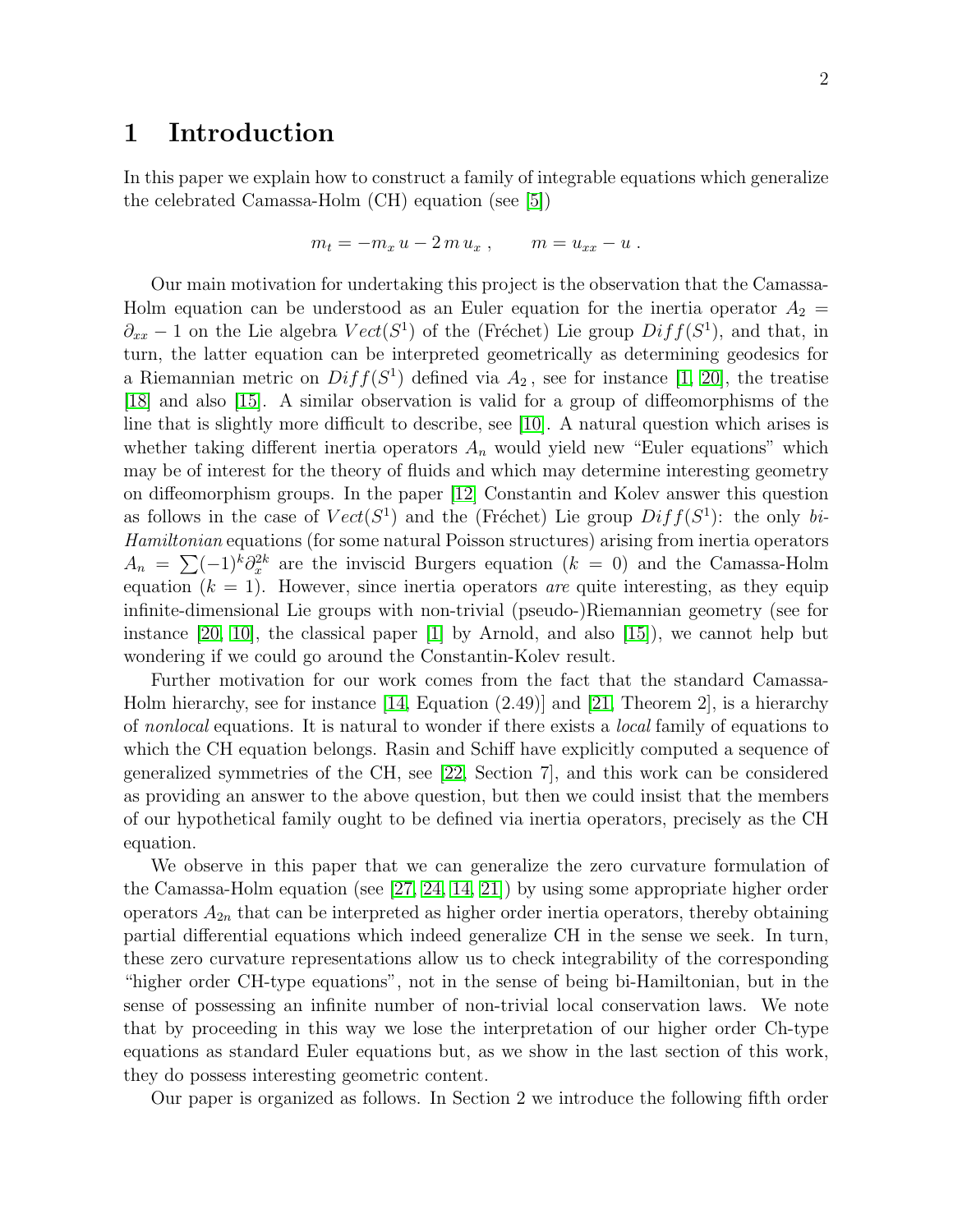CH-type equation

<span id="page-3-0"></span>
$$
\begin{cases}\n m_t = -m_x v - 2mv_x, \\
v = u - u_{xx} = (1 - \partial^2)u = A_2(u), \\
m = v - v_{xx} = (1 - \partial^2)^2 u = -A_4(u),\n\end{cases}
$$
\n(1)

which we derive using the operators  $A_2(u) = u - u_{xx}$ , and  $A_4(u) = -u_{xxxx} + 2u_{xx} - u$ . The expansion of [\(1\)](#page-3-0) reads

<span id="page-3-3"></span>
$$
u_t - 2u_{xxt} + u_{xxxx} = -3uu_x + 4uu_{xxx} - uu_{xxxxx} + 5u_xu_{xx} - 2u_xu_{xxxx}
$$
  
-6u\_{xx}u\_{xxx} + 2u\_{xxx}u\_{xxxx} + u\_{xx}u\_{xxxxx}, (2)

We show that [\(1\)](#page-3-0) admits a Lax pair and an infinite number of non-trivial local conservation laws as well as its Lie algebra of symmetries. Then in Section 3 Equation [\(1\)](#page-3-0) is shown to possess *pseudo-peakons*, this is, bounded solutions with smooth first derivative and continuous second derivative, but whose higher order derivatives blow up. Pseudo-peakons have been observed before in a "fifth order Camassa-Holm equation", see [\[19,](#page-29-9) [30\]](#page-30-1), but we believe that this is the first time a fifth order *integrable* equation possessing this kind of solutions is reported. In Section 4 we discuss local well-posedness of [\(1\)](#page-3-0) for initial conditions  $u_0 \in H^s(\mathbb{R}), s > 7/2$ , which is to be contrasted with the corresponding result for standard CH equation (for instance, in [\[26,](#page-30-2) Theorem 3.1] local well-posedness of the Camassa-Holm equation is proven for initial data in  $H^s(\mathbb{R})$ ,  $s > 3/2$ ). In this section we also prove a theorem on global well-posedness of  $(1)$  in  $H^4(\mathbb{R})$ , and we present conditions causing local solutions to blow up in a finite time. Finally, in Section 5 we make some remarks on the geometric meaning of Equation [\(1\)](#page-3-0) —in particular, we observe that the operators  $A_{2n}$  can indeed be considered as inertia operators— and we introduce our whole family of higher order Camassa-Holm type equations.

# 2 Equations of Camassa–Holm type

Let us begin by recalling the following observation about the important Camassa–Holm equation introduced in [\[5\]](#page-28-0).

**Theorem 1.** The compatibility condition of the linear problem

$$
d\psi = (Xdx + Tdt)\psi ,
$$

where  $\psi = (\psi_1, \psi_2)^t$ , and

<span id="page-3-2"></span>
$$
X = \frac{1}{2} \begin{bmatrix} 0 & \lambda + 2m \\ \lambda^{-1} & 0 \end{bmatrix}, \qquad T = \frac{1}{2} \begin{bmatrix} -u_x & -2u \, m + \lambda u - \lambda^2 \\ -1 - u \lambda^{-1} & u_x \end{bmatrix}, \tag{3}
$$

is the Camassa-Holm (CH) equation

<span id="page-3-1"></span>
$$
m_t = -m_x u - 2m u_x , \t m = u_{xx} - u . \t (4)
$$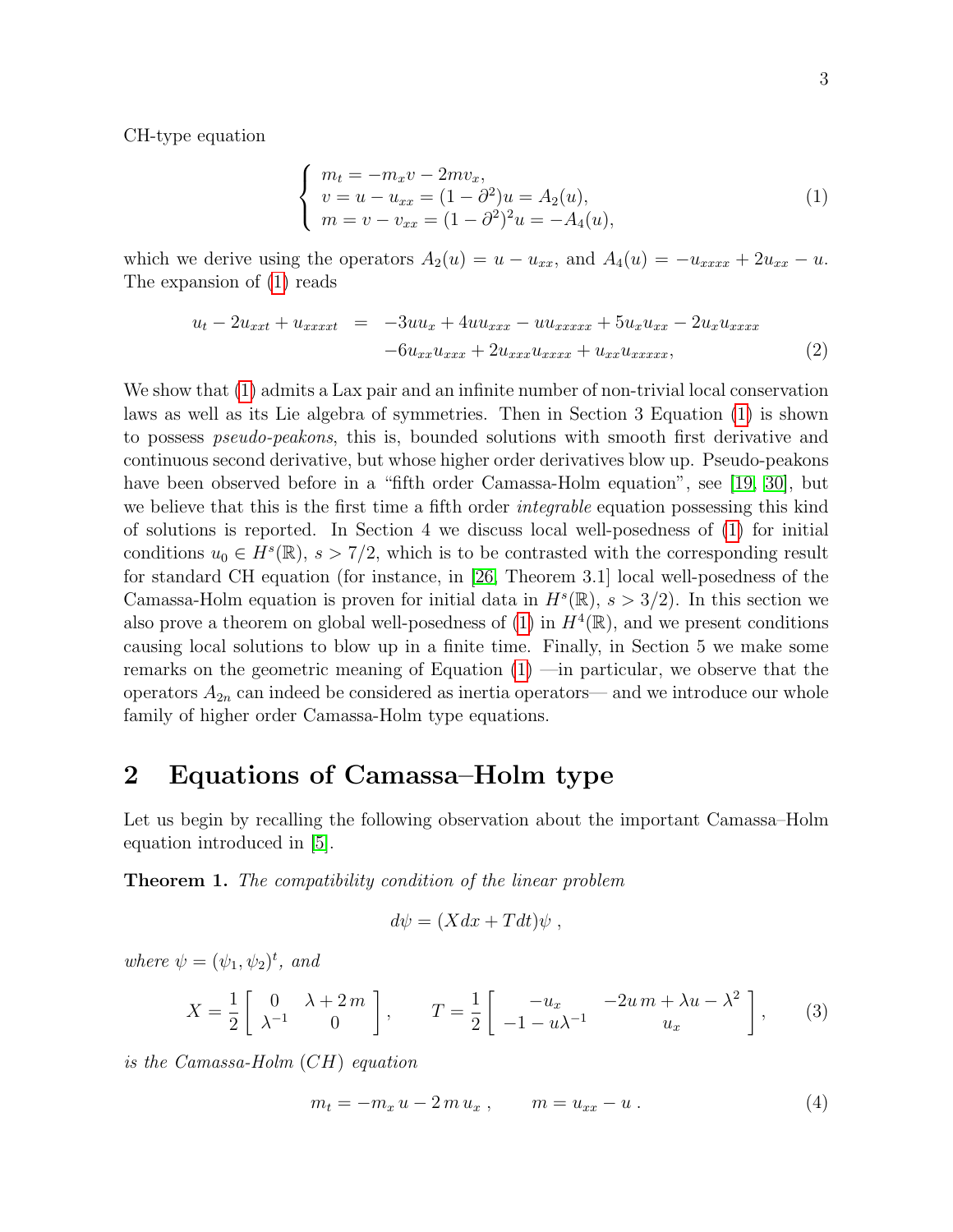This theorem appears in [\[27\]](#page-30-0) and [\[24\]](#page-29-8). It is well-known how to obtain quadratic pseudo-potentials and conservation laws from associated  $sl(2,\mathbb{R})$ -valued linear problems, see [\[9\]](#page-29-10), Refs. [\[23,](#page-29-11) [24\]](#page-29-8) for full details, and Proposition 1 below. We obtain:

**Theorem 2.** The CH equation [\(4\)](#page-3-1) admits a quadratic pseudo-potential  $\gamma$  determined by the compatible equations

<span id="page-4-0"></span>
$$
m = \gamma_x + \frac{1}{2\lambda}\gamma^2 - \frac{1}{2}\lambda , \qquad \gamma_t = \frac{\gamma^2}{2} \left[ 1 + \frac{1}{\lambda}u \right] - u_x\gamma - u_m + \left[ \frac{1}{2}u\lambda - \frac{1}{2}\lambda^2 \right] , \tag{5}
$$

where  $\lambda \neq 0$  is a parameter. Moreover, Equation [\(4\)](#page-3-1) possesses the parameter-dependent conservation law

<span id="page-4-3"></span><span id="page-4-2"></span><span id="page-4-1"></span>
$$
\gamma_t = \lambda \left( u_x - \gamma - \frac{1}{\lambda} u \gamma \right)_x.
$$
\n(6)

We can interpret Equations [\(5\)](#page-4-0) and [\(6\)](#page-4-1) as determining a "Miura-like" transformation and a "modified Camassa-Holm" (MOCH) model. This observation is further developed in [\[16\]](#page-29-12).

We use [\(5\)](#page-4-0) and [\(6\)](#page-4-1) to construct conservation laws for the CH equation. Setting  $\gamma = \sum^{\infty}$  $n=1$  $\gamma_n \lambda^{n/2}$  and substituting it into [\(5\)](#page-4-0) we find the conserved densities

$$
\gamma_1 = \sqrt{2}\sqrt{m}
$$
,  $\gamma_2 = -\frac{1}{2}\ln(m)_x$ ,  $\gamma_3 = \frac{1}{2\sqrt{2}\sqrt{m}}\left[1 - \frac{m_x^2}{4m^2} + \ln(m)_{xx}\right]$ , (7)

$$
\gamma_{n+1} = -\frac{1}{\gamma_1} \gamma_{n,x} - \frac{1}{2\gamma_1} \sum_{j=2}^n \gamma_j \gamma_{n+2-j} , \qquad n \ge 3 , \qquad (8)
$$

while the expansion  $\gamma = \lambda + \sum_{n=1}^{\infty}$  $n=0$  $\gamma_n \lambda^{-n}$  implies

<span id="page-4-4"></span>
$$
\gamma_{0,x} + \gamma_0 = m , \qquad \gamma_{n,x} + \gamma_n = -(1/2) \sum_{j=0}^{n-1} \gamma_j \gamma_{n-1-j} , \quad n \ge 1 . \tag{9}
$$

It is shown in [\[24\]](#page-29-8) that the local conserved densities  $\gamma_n$  determined by [\(7\)](#page-4-2) and [\(8\)](#page-4-3) correspond to the ones found by Fisher and Schiff in [\[13\]](#page-29-13) by using an "associated Camassa– Holm equation", while [\(9\)](#page-4-4) generates the local conserved densities  $u, u_x^2 + u^2$ , and  $uu_x^2 + u^3$ , and a sequence of nonlocal conservation laws.

Let us now introduce our higher order equations of Camassa-Holm type. Our basic idea is to use  $m = A_n(u)$  for higher order operators  $A_n$  in the matrices [\(3\)](#page-3-2), instead of using simply  $m = (1 - \partial_{xx})u$ : we keep the  $\lambda$ -pole structure of the matrices X and T appearing in  $(3)$  — so that, in particular, we expect our equations to be amenable of analysis via scattering/inverse scattering, see  $[2]$  — but we write  $m = A_n(u)$  in X and we modify T so that the zero curvature equation  $X_t - T_x + [X,T] = 0$  is equivalent to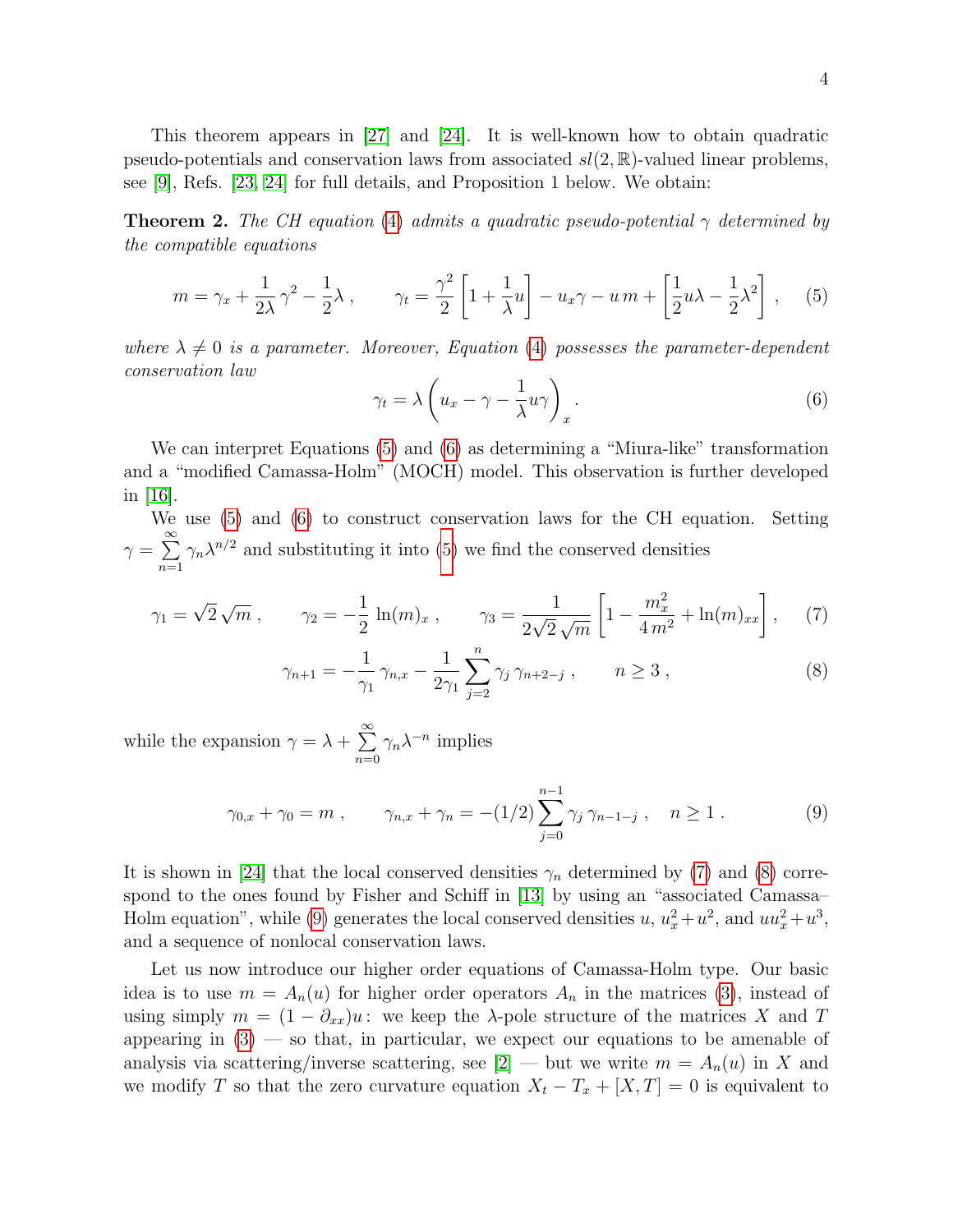a scalar partial differential equation. Here we work out the case in which  $A_n$  is a fourth order operator, and we present a general construction in the final section of this paper.

We choose  $A_4(u) = -u_{xxxx} + 2 u_{xx} - u$  and we select

<span id="page-5-0"></span>
$$
X_4 = \begin{bmatrix} 0 & \frac{1}{2}\lambda - u_{xxxx} + 2u_{xx} - u \\ \frac{1}{2}\lambda^{-1} & 0 \end{bmatrix}
$$
 (10)

and

<span id="page-5-1"></span>
$$
T_4 = \frac{1}{2} \begin{bmatrix} -u_x + u_{xxx} & (-2u + 2u_{xx}) (-u_{xxxx} + 2u_{xx} - u) + \lambda (u - u_{xx}) - \lambda^2 \\ -1 - \frac{u}{\lambda} + \frac{u_{xx}}{\lambda} & u_x - u_{xxx} \end{bmatrix} .
$$
\n(11)

A straightforward computation shows that the equation

$$
X_{4,t} - T_{4,x} + [X_4, T_4] = 0
$$

is equivalent to equation [\(2\)](#page-3-3).

Equation [\(2\)](#page-3-3) is integrable in the sense of admitting the parameter-depending Lax pair  $\psi_x = X_4 \psi, \psi_t = T_4 \psi$  and (as we will see momentarily) of possessing an infinite number of non-trivial local conservation laws; we call either [\(2\)](#page-3-3) or [\(1\)](#page-3-0) the integrable fifth-order CH-type equation.

We now present conservation laws and symmetries of Equation [\(2\)](#page-3-3) in an explicit form.

#### Conservation laws

After the classical work [\[28\]](#page-30-3) (and the geometric reinterpretation of [\[28\]](#page-30-3) appearing in [\[9,](#page-29-10) [23\]](#page-29-11)), we compute conservation laws using quadratic pseudo-potentials via the following general proposition:

**Proposition 1.** Let us assume that a given equation  $\Xi(x, t, u, \dots) = 0$  is the integrability condition of an sl(2, R)-valued linear problem  $\Psi_x = X\Psi$  and  $\Psi_t = T\Psi$ , in which the matrices  $X = (X_{ij})$  and  $T = (T_{ij})$  depend on x, t, u, finite numbers of derivatives of u, and (possibly) a parameter  $\lambda$ . Then, the following pair of Riccati equations determines a quadratic pseudo-potential for  $\Xi = 0$ :

$$
-2\Gamma_x = (-X_{12} + X_{21} + 2X_{11}) - 2\Gamma(X_{12} + X_{21}) + \Gamma^2(-X_{12} + X_{21} - 2X_{11})
$$
  

$$
-2\Gamma_t = (-T_{12} + T_{21} + 2T_{11}) - 2\Gamma(T_{12} + T_{21}) + \Gamma^2(-T_{12} + T_{21} - 2T_{11}).
$$

Moreover, the equation  $\Xi = 0$  admits a conservation law with conserved density

$$
X_{12} + X_{21} - \Gamma(-X_{12} + X_{21} - 2 X_{11})
$$

and flux

$$
T_{12}+T_{21}-\Gamma(-T_{12}+T_{21}-2T_{11}).
$$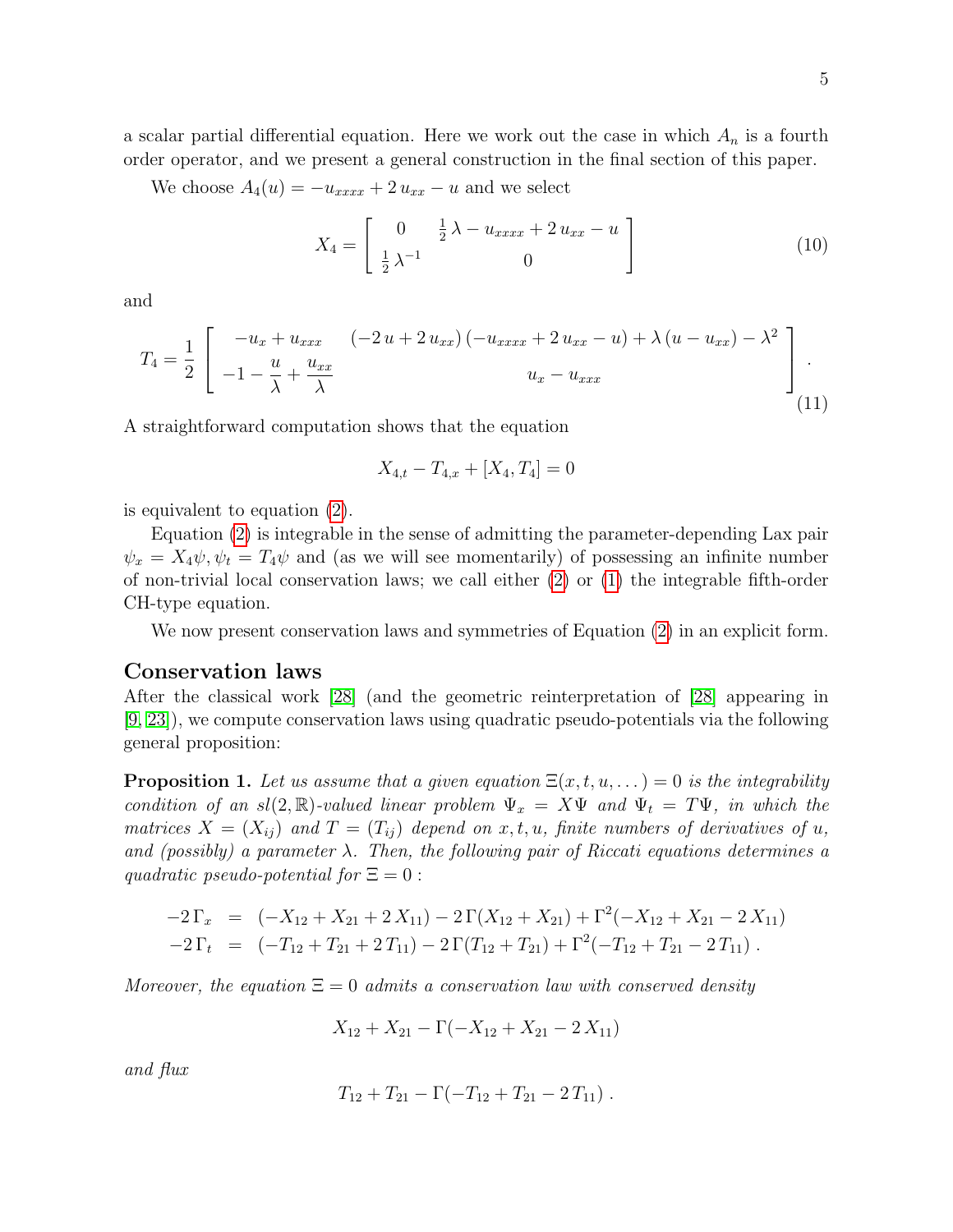In the case of the linear problem determined by [\(10\)](#page-5-0) and [\(11\)](#page-5-1), it is convenient to apply a gauge transformation to the connection  $X_4dx + T_4dt$  with gauge matrix

<span id="page-6-4"></span>
$$
R = \left[ \begin{array}{cc} 1 & -1 \\ 1 & 1 \end{array} \right] \tag{12}
$$

We perform this transformation and then we use Proposition 1. We obtain that Equation [\(2\)](#page-3-3) admits the quadratic pseudo-potential

<span id="page-6-0"></span>
$$
\frac{\partial \Gamma}{\partial x} = \frac{1}{2}\lambda - u_{xxxx} + 2u_{xx} - u - \frac{\Gamma^2}{2\lambda}
$$
\n
$$
\frac{\partial \Gamma}{\partial t} = \frac{1}{2}(-2u + 2u_{xx})(-u_{xxxx} + 2u_{xx} - u) + \frac{1}{2}\lambda (u - u_{xx}) - \frac{1}{2}\lambda^2
$$
\n
$$
+ \Gamma(-u_x + u_{xxx}) - \frac{1}{2}\Gamma^2(-1 - \frac{u}{\lambda} + \frac{u_{xx}}{\lambda})
$$
\n(14)

and the parameter dependent conservation law

<span id="page-6-2"></span>
$$
-\left(\frac{\Gamma}{\lambda}\right)_t = \left(-u_x + u_{xxx} - \Gamma\left(-1 - \frac{u}{\lambda} + \frac{u_{xx}}{\lambda}\right)\right)_x. \tag{15}
$$

Expansion in powers of  $\lambda$  as in [\(7\)](#page-4-2)–[\(9\)](#page-4-4) yields a sequence of non-trivial local conservation laws. In full detail, we proceed as follows. We adopt the concise form [\(1\)](#page-3-0) of the CH-type equation [\(2\)](#page-3-3), this is,

$$
m_t + 2v_x m + v m_x = 0,
$$

where  $v = u - u_{xx}$  and  $m = v - v_{xx} = u - 2u_{xx} + u_{xxxx}$ . Then, setting  $\Gamma = \sum_{n=1}^{\infty} \gamma_n \lambda^{n/2}$ and replacing into [\(13\)](#page-6-0) we obtain

<span id="page-6-3"></span>
$$
\gamma_1 = \sqrt{2}\sqrt{-m} \tag{16}
$$

$$
\gamma_2 = \frac{-\gamma_{1,x}}{\gamma_1} = \frac{1}{2}\ln(|-m|)_x \tag{17}
$$

$$
\gamma_3 = \frac{1}{2\sqrt{2}\sqrt{-m}} \left( 1 - \frac{1}{4} \frac{m_x^2}{m^2} - \ln(|-m|)_{xx} \right) \tag{18}
$$

$$
\gamma_n = \frac{-1}{\gamma_1} \gamma_{n,x} - \frac{1}{\gamma_1} \sum \gamma_k \gamma_{n+2-k} , \qquad n \ge 3 . \tag{19}
$$

On the other hand, setting now  $\Gamma = \lambda + \sum_{n=0}^{\infty} \tilde{\gamma}_n \lambda^{-n}$  and substituting into [\(13\)](#page-6-0) we find

<span id="page-6-1"></span>
$$
\tilde{\gamma}_{0,x} + \tilde{\gamma}_0 = -m \tag{20}
$$

$$
\tilde{\gamma}_{n,x} + \tilde{\gamma}_n = -\frac{1}{2} \sum_{k=0}^{n-1} \tilde{\gamma}_k \tilde{\gamma}_{n-1-k} . \qquad (21)
$$

Equation [\(20\)](#page-6-1) yields the conserved density  $\tilde{\gamma}_0 = -u_{xxx} + u_{xx} + u_x - u$ . In order to find further densities we note that Equation [\(15\)](#page-6-2) means not only that the functions  $\tilde{\gamma}_n$  are conserved densities, but also that so are the functions  $\tilde{\gamma}_n + \tilde{\gamma}_{n,x}$ . From [\(21\)](#page-6-1) we obtain

$$
\int (\tilde{\gamma}_1 + \tilde{\gamma}_{1,x}) dx = -\frac{1}{2} \int \tilde{\gamma}_0^2 dx = -\frac{1}{2} \int (u_{xxx}^2 + 3u_{xx}^2 + 3u_x^2 + u^2) dx , \qquad (22)
$$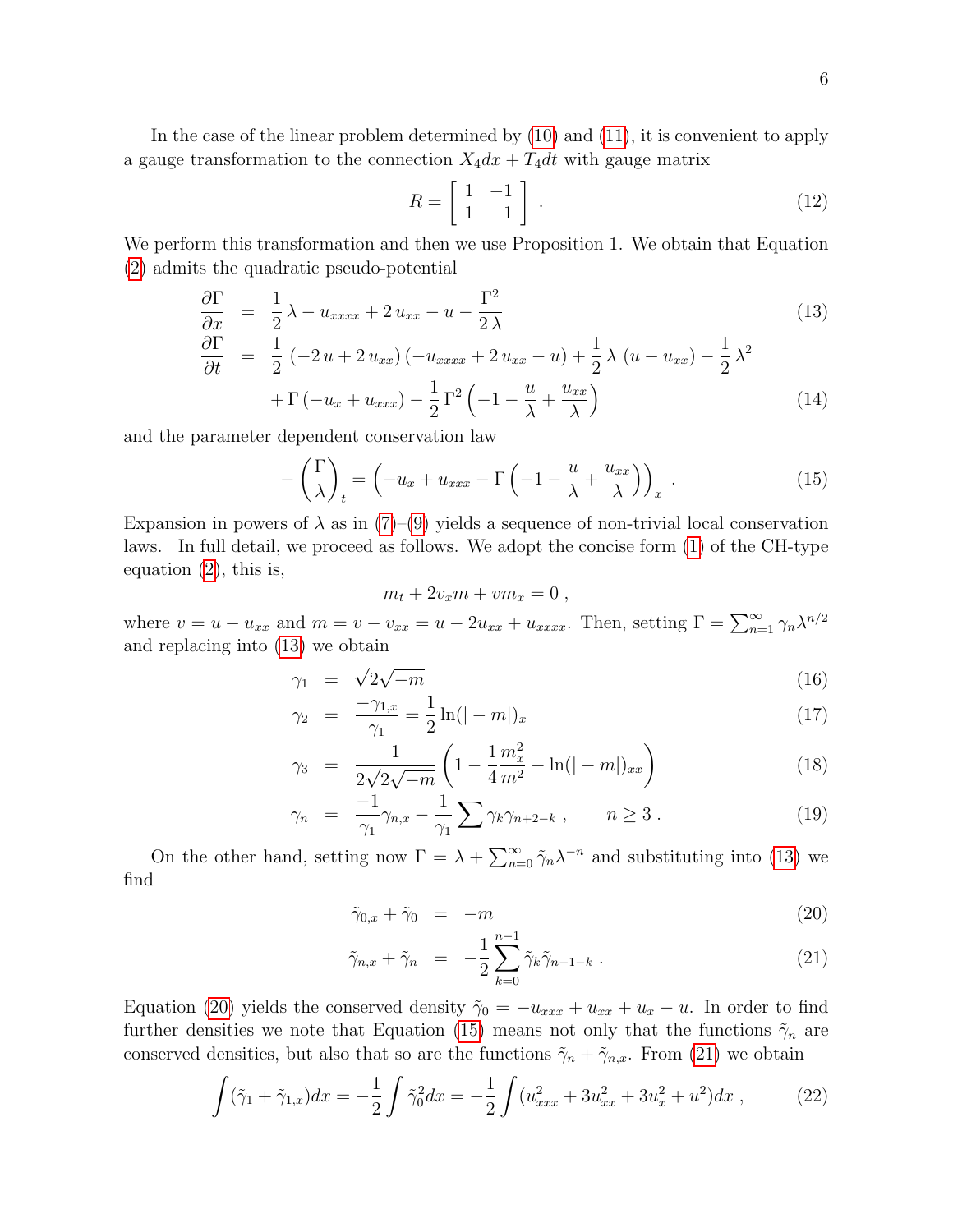in which we have eliminated total derivatives and also all boundary terms that appear after using integration by parts. Thus,

$$
u_{xxx}^2 + 3u_{xx}^2 + 3u_x^2 + u^2 \tag{23}
$$

is a local conserved density for [\(2\)](#page-3-3). This density will be important for our analysis of the global well-posedness of [\(2\)](#page-3-3), see Theorems 6, 7, and 8 below. Further conserved densities arising from [\(21\)](#page-6-1) are non-local expressions. For example, taking  $n = 2$  in (21) we find

$$
\int (\tilde{\gamma}_2 + \tilde{\gamma}_{2,x}) dx = - \int \tilde{\gamma}_0 \tilde{\gamma}_1 dx ,
$$

this is, after integration by parts,

<span id="page-7-0"></span>
$$
\int (\tilde{\gamma}_2 + \tilde{\gamma}_{2,x}) dx = -\int (u_{xx} - u_x) \tilde{\gamma}_{1,x} dx + \int u(\tilde{\gamma}_{1,x} + \tilde{\gamma}_1) dx
$$

$$
= \int (u_{xxx} - u_{xx}) \tilde{\gamma}_1 dx - \frac{1}{2} \int u(-u_{xxx} + u_{xx} + u_x - u)^2 dx . \quad (24)
$$

We can check that all conserved densities  $\gamma_k$ , k odd, which are included in [\(16\)](#page-6-3)–[\(19\)](#page-6-3) are non-trivial. Indeed, it is clear that  $\gamma_1$  and  $\gamma_3$  determine non-trivial conservation laws. Now, if we expand  $\gamma_5$  we obtain the summand  $-\gamma_3^2/\gamma_1$ . This function contains a term depending only on  $-m$ , and not on derivatives of m. Thus, it is impossible for  $\gamma_5$  to be a total derivative. In general, we argue thus: we consider the density  $-\gamma_{n+1}$  so that we do not worry about signs. This density will be equal to  $\gamma_{n,x}/\gamma_1$  plus a sum of terms of the form  $\gamma_k \gamma_{n+2-k}$ . If  $n+1$  is odd, this sum decomposes into two pieces: the first summand is of the form  $+\gamma_{even\,index}\gamma_{even\,index}$ , and the second summand is of the form  $+\gamma_{odd\,index}\gamma_{odd\,index}$ . This second sum always contains a term depending only on  $-m$  and not on derivatives of m, and therefore  $-\gamma_{n+1}$  must be a non-trivial conserved density.

Remark 1. The foregoing computations suggest that Equation [\(2\)](#page-3-3) has different analytic properties than the standard Camassa-Holm equation, even though it arises as the compatibility condition of a linear problem having the same pole structure as the linear problem [\(3\)](#page-3-2) associated with the CH equation. In fact, while expansion in powers of  $\lambda^{n/2}$ of the density  $\Gamma$  of [\(15\)](#page-6-2) yields conservation laws which are similar to the ones appearing in [\(7\)](#page-4-2)–[\(8\)](#page-4-3), we lose one local density if we expand in powers of  $\lambda^{-n}$ : In the case of the fifth order CH-type equation [\(2\)](#page-3-3) we obtain [\(24\)](#page-7-0) instead of a density similar to the conserved density  $u(u_x^2 + u^2)$  arising in the Camassa-Holm case, see [\(9\)](#page-4-4) and [\[24\]](#page-29-8).

### Symmetries

Now we compute symmetries for [\(2\)](#page-3-3). Interestingly, the Lie algebra of point symmetries of this equation is much richer than the CH Lie algebra of point symmetries. We obtain the following result with the help of GeM, see [\[8\]](#page-29-14), and the MAPLE built-in package PDEtools:

#### Proposition 2.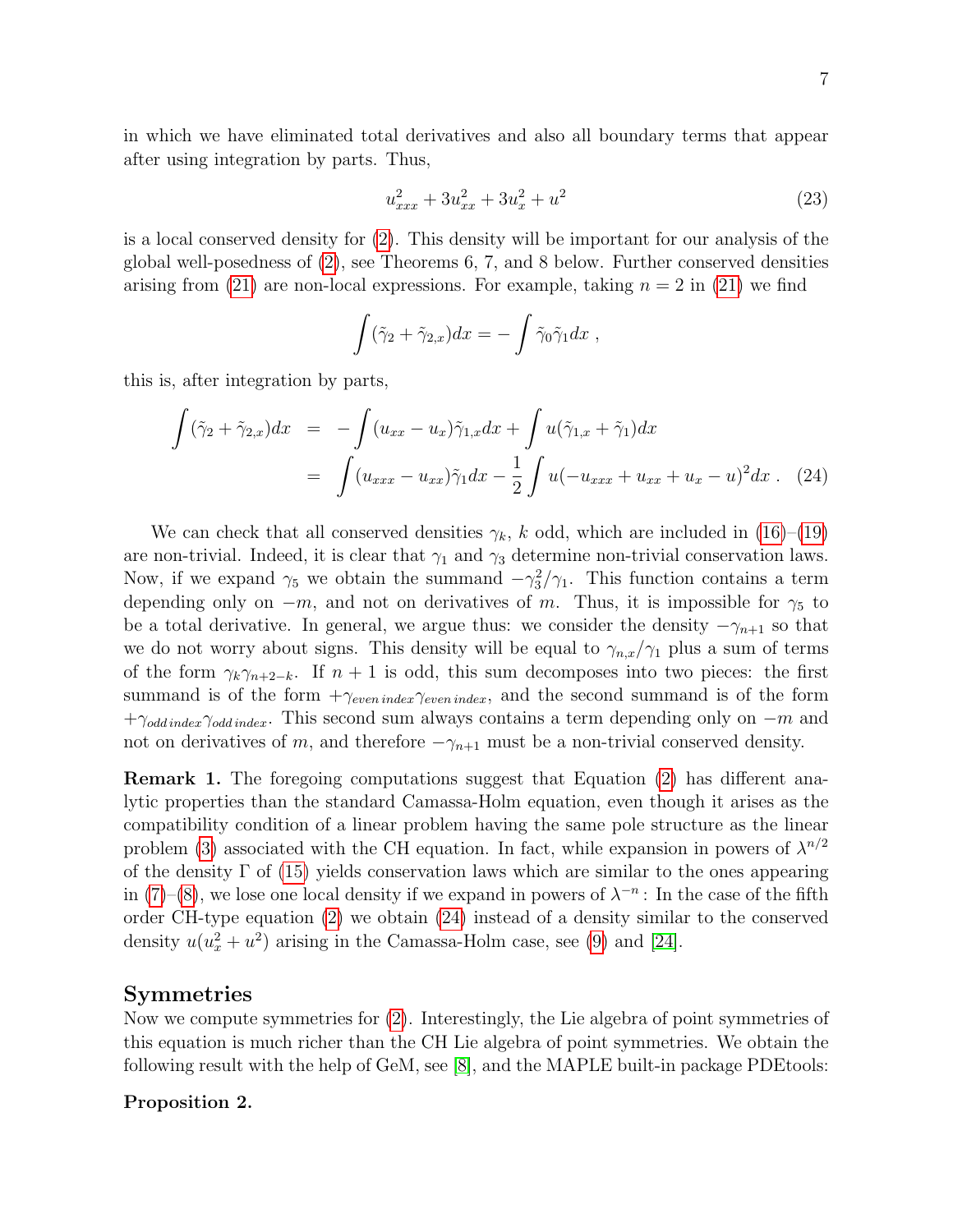• The Lie algebra of point symmetries of Equation [\(2\)](#page-3-3) is generated by the vector fields

$$
V_1 = \frac{\partial}{\partial x}
$$
,  $V_2 = \frac{\partial}{\partial t}$ ,  $V_{3F} = F(t)e^x \frac{\partial}{\partial u}$ 

and

$$
V_{4G} = G(t)e^{-t}\frac{\partial}{\partial u}, \qquad V_5 = t\frac{\partial}{\partial t} - u\frac{\partial}{\partial u},
$$

in which  $F(t)$  and  $G(t)$  are arbitrary smooth functions.

• The Lie algebra structure of point symmetries of Equation [\(2\)](#page-3-3) is determined by the commutator table

|                 | $V_1$ | $ V_2 V_{3F}$ | $V_{4G}$   | V5                  |
|-----------------|-------|---------------|------------|---------------------|
|                 |       | $V_{3F}$      | $-V_{4G}$  |                     |
| V2              |       | $V_{3F_t}$    | $V_{4G_t}$ | $V_2$               |
| V3              |       |               |            | $-V_{3(-tF_{t}+F)}$ |
|                 |       |               |            | $-V_{4(tG_t+G)}$    |
| $V\mskip-5mu.5$ |       |               |            |                     |

The existence of symmetries  $V_1$  and  $V_2$  prompts us to look for solutions of the form  $u(x,t) = f(x+ct)$ . We easily find  $u(x,t) = A e^{ct+x} + B e^{-ct-x} - c$ , which is not a travelling wave. We consider "weak forms" of travelling waves in the next section.

Remark 2. It is proven in [\[24\]](#page-29-8) that the Camassa-Holm equation admits the nonlocal symmetry  $V = \gamma \exp(\delta/\lambda) \partial/\partial u$ , in which  $\gamma$  satisfies [\(5\)](#page-4-0) and  $\delta$  is a potential of the conservation law  $(6)$ . Also, it is observed in [\[25\]](#page-30-4) that a nonlocal symmetry of the same form as V allows one to *classify* all integrable equations belonging to a one-parameter family of equations admitting quadratic pseudopotentials and conservation laws (see [\[25,](#page-30-4) Theorem 6.6.]. Thus, we wonder if Equation  $(2)$  — being integrable and generalizing the Camassa-Holm equation — admits a symmetry similar to  $V$ . In fact, this is not so: computations carried out with the help of the MAPLE packages DifferentialGeometry and JetCalculus tell us that it is not possible to choose  $L \in \mathbb{R}$  so that  $V = \gamma \exp(L \delta) \partial/\partial u$ — in which  $\gamma$  solves [\(13\)](#page-6-0), [\(15\)](#page-6-2) and  $\delta$  is a potential of the conservation law (15) — be a symmetry of [\(2\)](#page-3-3). More generally we can prove:

**Proposition 3.** The fifth order CH-type equation  $(2)$  does not admit a non-trivial nonlocal symmetry of the form  $V = f(\gamma, \delta) \partial/\partial u$ , in which  $\gamma$  is a solution to [\(13\)](#page-6-0) and [\(15\)](#page-6-2), and  $\delta$  is a potential of the conservation law (15).

Proof. The method of proof is standard, and so we only sketch its main points. We use the MAPLE packages DifferentialGeometry and JetCalculus in order to carry out our computations.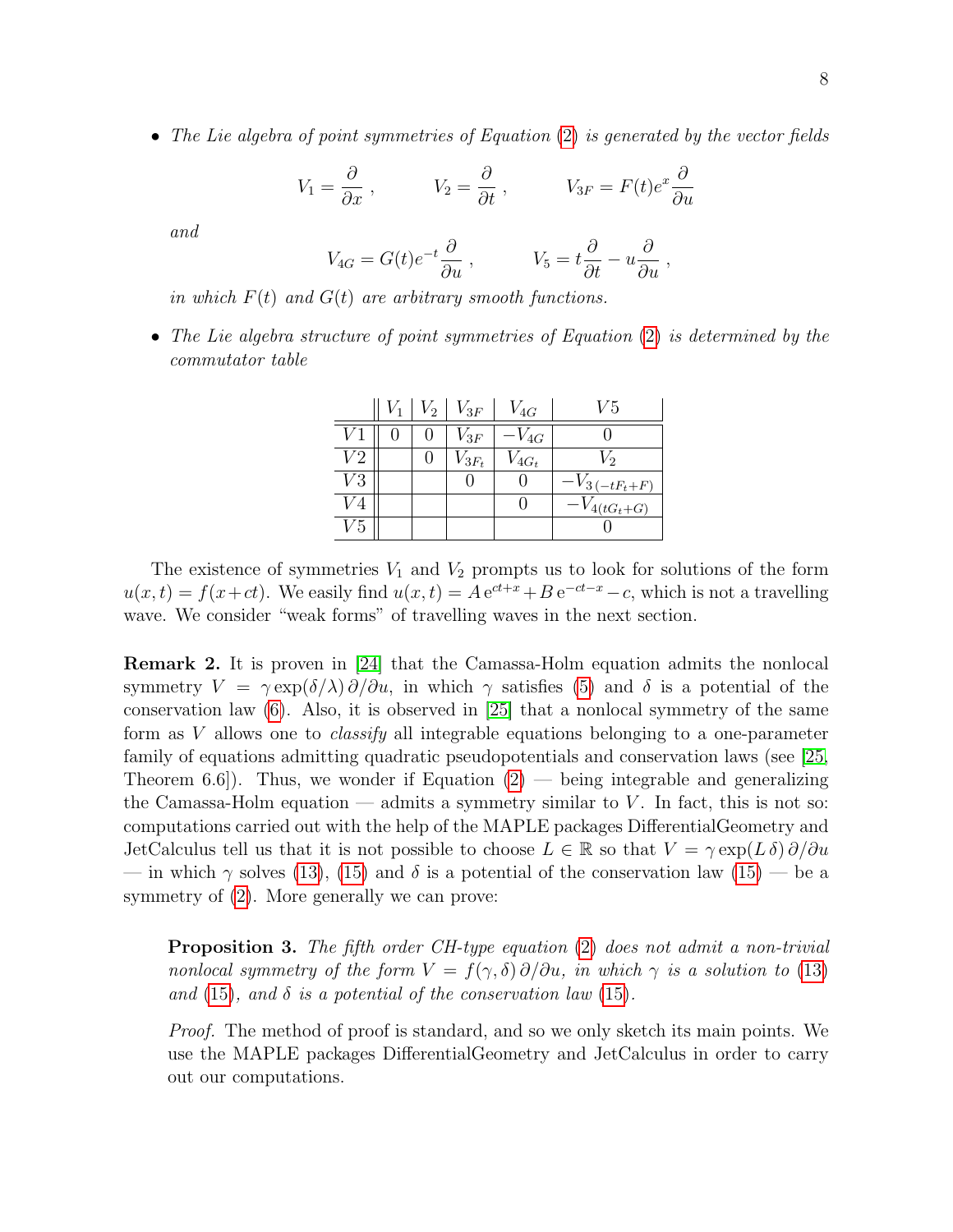Let  $\Delta$  be the left hand side of Equation [\(2\)](#page-3-3). We consider a vector V as in the enunciate of the proposition and we compute the Lie derivative

$$
L_{pr(V)}\Delta ,
$$

in which  $pr(V)$  is the fifth prolongation of V. This derivative depends on higher derivatives of  $\gamma$  and  $\delta$ . We get rid of these derivatives using the four compatible equations [\(13\)](#page-6-0), [\(15\)](#page-6-2),  $\delta_x = \gamma$ ,  $\delta_t = \lambda (u_x - u_{xxx}) - \lambda \gamma - (u - u_{xx}) \gamma$ , and their differential consequences. We obtain a long expression which depends only of x-derivatives of  $u$ ; in fact, the highest x-derivative that appears in this expression is  $u_{xxxxxx}$ . We will call this expression (and the ones obtained from it as explained below)  $E$ , simply. Differentiating  $E$  with respect to  $u_{xxxxxxx}$  and then differentiating the resulting expression with respect to  $u$ , we obtain the necessary condition

$$
f_{\gamma\gamma}=0
$$

for V to be a symmetry, this is,  $f(\gamma, \delta) = f_1(\delta)\gamma + f_2(\delta)$ . Replacing into E, differentiating with respect to  $u_{xxxxxx}$ , and then differentiating the resulting expression with respect to  $u_x$ , yield the new necessary condition  $f_1(\delta) = C1 \exp(3\delta/\lambda)$ . Replacing this constraint into E and differentiating with respect to  $u_{xxxxxx}$  once again, we find that our next necessary condition is  $C_1 = 0$ . We replace this new constraint into E and differentiate the resulting expression with respect to  $u_{xxxxxx}$  and to  $u_x$ . We obtain the new necessary condition  $f_2(\delta) = C_3 + C_4 \exp(2\delta/\lambda)$ . Replacing one last time into  $E$  and differentiating with respect to  $u_{xxxxxx}$ , we obtain the conditions  $C3 = C4 = 0$ , so that if a vector field  $V = f(\gamma, \delta) \partial/\partial u$  were a symmetry of [\(2\)](#page-3-3), then the function  $f$  had to vanish identically.  $\Box$ 

### 3 Pseudo-peakons

In this section we study solutions to the fifth order CH-type equation [\(1\)](#page-3-0). As pointed out after Proposition 2, we can find explicit solutions rather easily. Besides the elementary solution already reported therein, we can check, for instance, that

$$
u(x,t) = (c_1 e^{-2x} + c_2 e^{-2x}x + c_3 + c_4 x) e^{x-d(t)},
$$

in which  $c_1, \ldots, c_4$  are constant numbers and  $d(t)$  is an arbitrary function of t, solves [\(1\)](#page-3-0). This function  $u(x, t)$  is not a solution to the standard Camassa-Holm equation. The main goal of this section is to show that, much more interestingly, the integrable Equation [\(1\)](#page-3-0) admits pseudo-peakon and multi-pseudo-peakon solutions, as anticipated in Section 1.

Casting the regular travelling wave setting  $\xi = x - ct$  in the CH-type equation [\(1\)](#page-3-0), through a lengthy computation we obtain the following single pseudo-peakon solution:

<span id="page-9-0"></span>
$$
u = \frac{c}{2}e^{-|\xi|}(1+|\xi|), \quad \xi = x - ct,
$$
\n(25)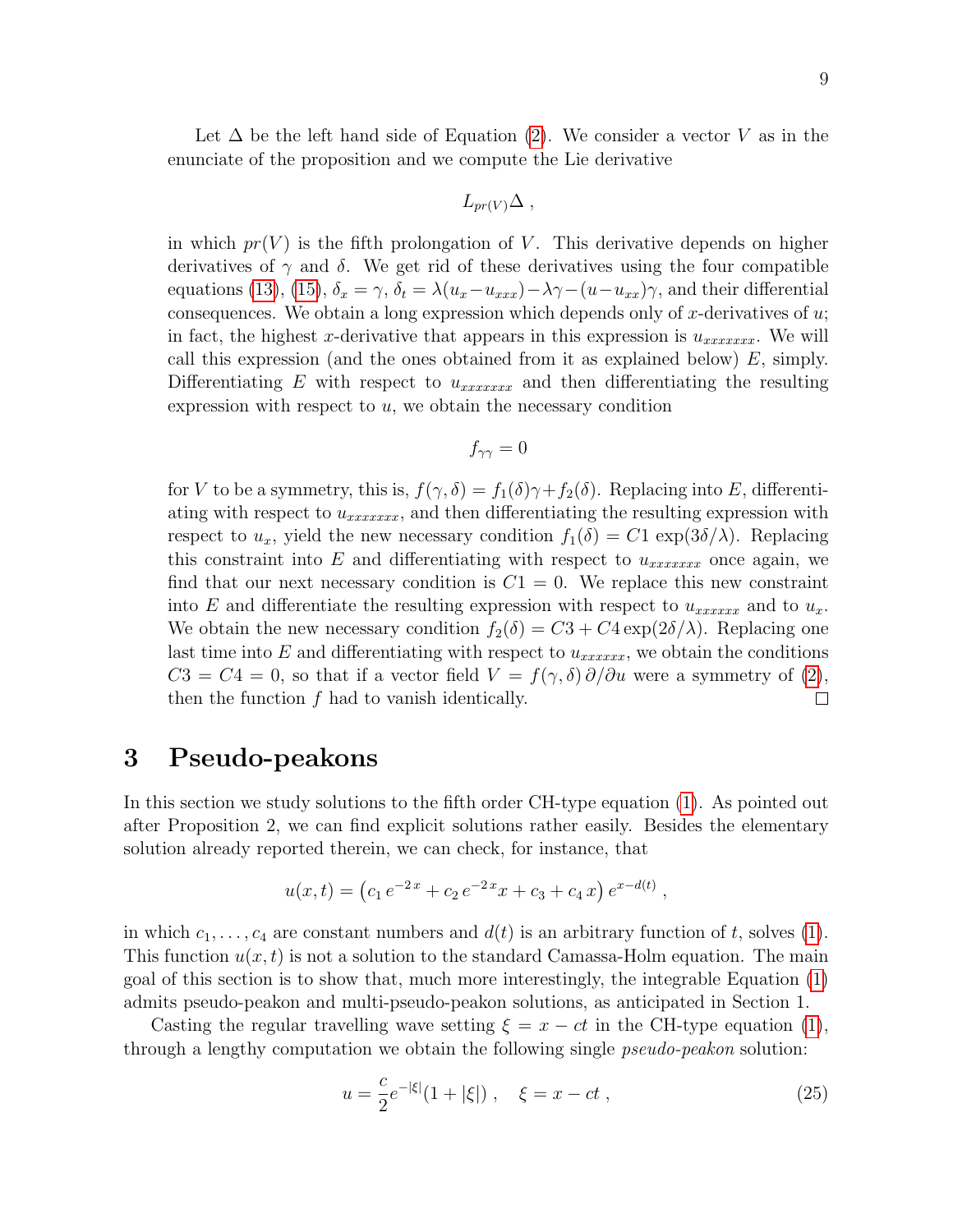

<span id="page-10-1"></span>Figure 1: The single pseudo-peakon solution [\(25\)](#page-9-0) Figure 2: The peaked second derivative [\(26\)](#page-10-0)

which looks like a peakon since there are absolute-value functions involved. But, this function in spirit has continuous derivatives up to the second order,

<span id="page-10-2"></span><span id="page-10-0"></span>
$$
u' = -\frac{c}{2}e^{-|\xi|}\xi , \qquad u'' = \frac{c}{2}e^{-|\xi|}(|\xi| - 1) , \qquad (26)
$$

which show us that the solution  $u$  is differentiable, with continuous and bounded second order derivative, but whose third order derivative blows up (see Figures [1](#page-10-1) and [2\)](#page-10-2).

We can also compute multi-pseudo-peakon solutions. They are of the form

<span id="page-10-5"></span>
$$
u = \sum_{j=1}^{N} \frac{p_j(t)}{2} e^{-|x - q_j(t)|} (1 + |x - q_j(t)|) , \qquad (27)
$$

where  $p_j(t)$ ,  $q_j(t)$  satisfy the following canonical Hamiltonian dynamical system

<span id="page-10-3"></span>
$$
\dot{q}_j = \frac{\partial H}{\partial p_j},\tag{28}
$$

$$
\dot{p}_j = -\frac{\partial H}{\partial q_j},\tag{29}
$$

with Hamiltonian function:

<span id="page-10-4"></span>
$$
H = \frac{1}{2} \sum_{i,j=1}^{N} p_i p_j e^{-|q_i - q_j|} . \tag{30}
$$

Now we make the crucial observation that  $(28)$ – $(30)$  coincides exactly with the finitedimensional peakon dynamical system of the CH equation, see [\[5\]](#page-28-0). This fact allows us to have a full picture of multi-pseudo-peakon solutions, as we show momentarily.

First, let us calculate explicitly 2-pseudo-peakons. When  $N = 2$ , we have the 2-pseudopeakon equations below:

$$
\begin{cases}\n p_{1,t} = p_1 p_2 \operatorname{sgn}(q_1 - q_2) e^{-|q_1 - q_2|}, \\
p_{2,t} = p_1 p_2 \operatorname{sgn}(q_2 - q_1) e^{-|q_1 - q_2|}, \\
q_{1,t} = p_1 + p_2 e^{-|q_1 - q_2|}, \\
q_{2,t} = p_2 + p_1 e^{-|q_1 - q_2|},\n\end{cases} (31)
$$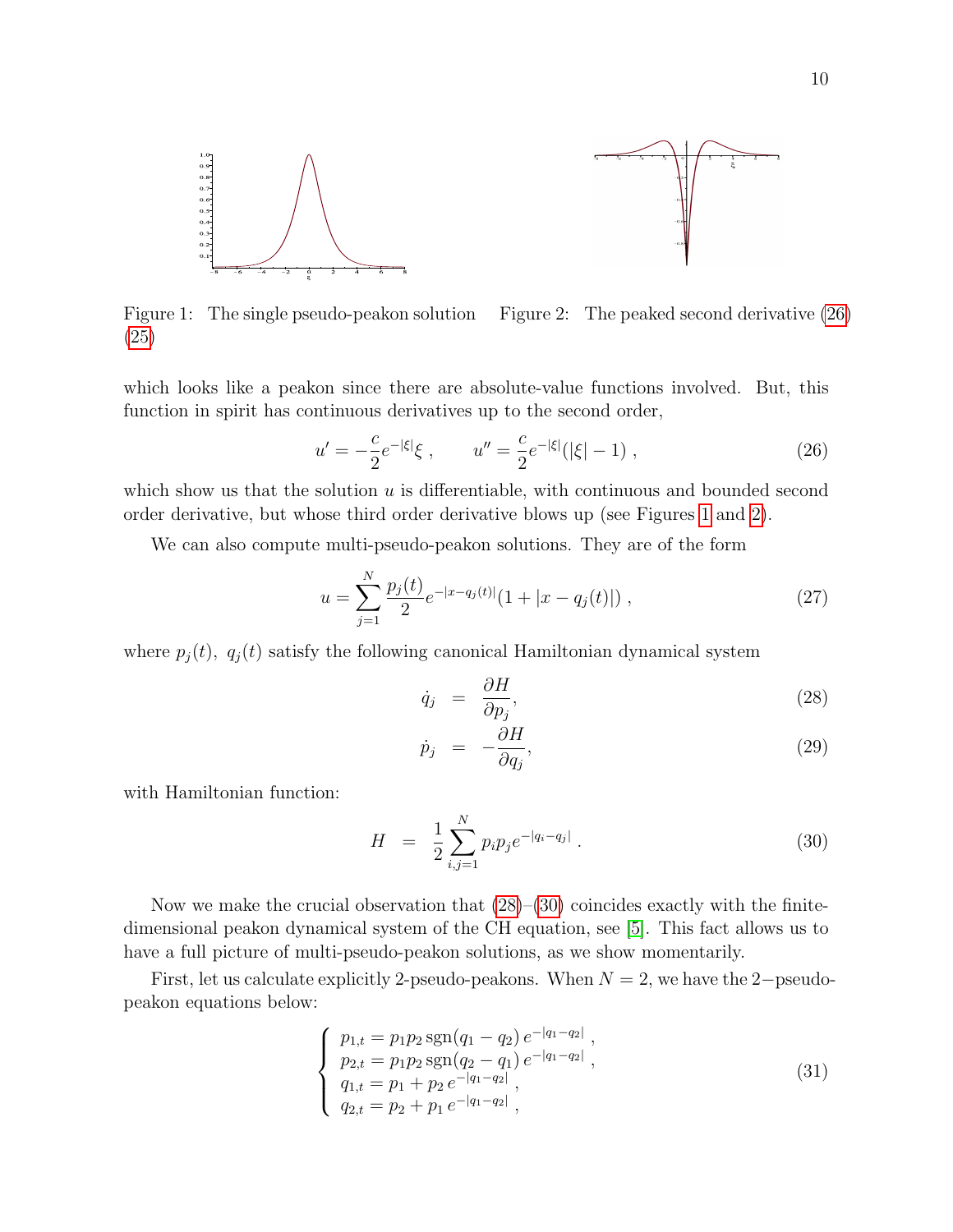Two Pseudo-peakons for FOCH (-3.5<t<3.5)





<span id="page-11-0"></span>Figure 3: The two pseudo-peakon interaction plotted in 3D for negative time  $t$ .

<span id="page-11-1"></span>Figure 4: The two pseudo-peakon interaction plotted in 3D for all times.

which can be solved with the following explicit solutions:

$$
\begin{cases}\n p_1(t) = -p_2(t) = A \coth(At), \\
q_1(t) = -q_2(t) = \ln \cosh(At),\n\end{cases}
$$
\n(32)

where A is an arbitrary constant. Thus, the 2-pseudo-peakon solution of the fifth order CH-type equation [\(1\)](#page-3-0) is given by

<span id="page-11-2"></span>
$$
u(x,t) = \frac{p_1(t)}{2}e^{-|x-q_1(t)|}(1+|x-q_1(t)|) + \frac{p_2(t)}{2}e^{-|x-q_2(t)|}(1+|x-q_2(t)|)
$$
  

$$
= \frac{A}{2}\coth(At)\left[e^{-|x-\ln\cosh(At)|}(1+|x-\ln\cosh(At)|) - e^{-|x+\ln\cosh(At)|}(1+|x+\ln\cosh(At)|)\right],
$$
(33)

where  $\cosh(At) = \frac{e^{At} + e^{-At}}{2}$  $\frac{e^{-At}}{2}$ , and  $\coth(At) = \frac{e^{At} + e^{-At}}{e^{At} - e^{-At}}$ . If we fix time  $t = \frac{\cosh^{-1} e}{A}$  $\frac{h^{-1}e}{A}$  and we select  $A = \frac{2}{\cosh(\cosh^{-1} e)}$ , the above 2-pseudo-peakon solution reads as the following simplest form

$$
u(x,t) = e^{-|x-1|}(1+|x-1|) - e^{-|x+1|}(1+|x+1|),
$$

which we may plot in a 2D picture for the two pseudo-peakon interaction (see Figure [3\)](#page-11-0).

Remark 3. The plots below show 2-pseudo-peakons in 3D. Figure [4](#page-11-1) shows a 3D interactional dynamics of the 2-pseudo-peakon solution for all times. Figure [5](#page-12-0) and Figure [6](#page-12-1) show a 3D interactional dynamics of the two-pseudo-peakon solution for the negative times and the positive times, respectively. During the interaction of two-pseudo-peakons, it follows from the explicit solution  $(33)$  that the solution u suddenly crashes to zero when the time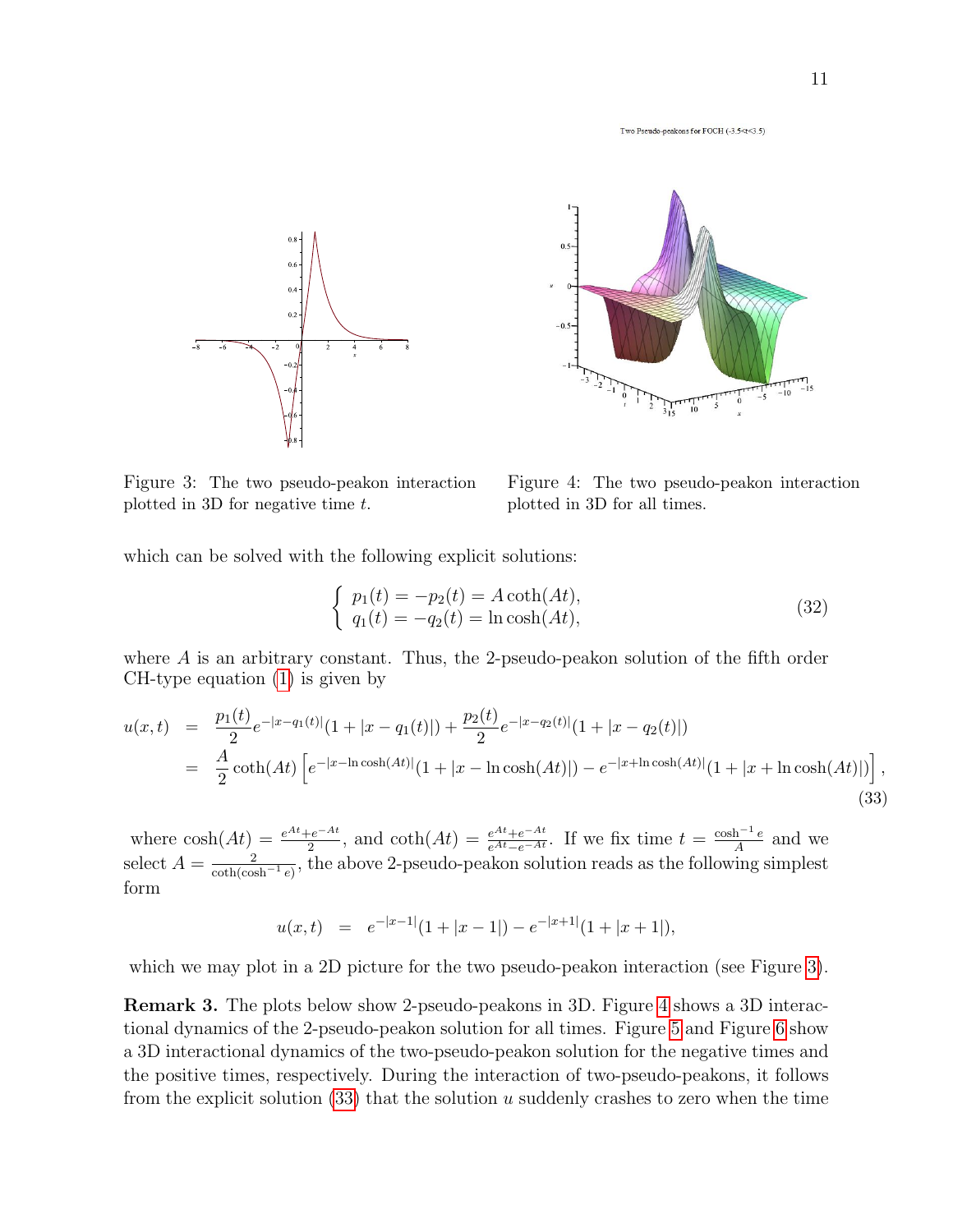





<span id="page-12-0"></span>Figure 5: The two pseudo-peakon interaction plotted in 3D for negative time  $t$ .

<span id="page-12-1"></span>Figure 6: The two pseudo-peakon interaction plotted in 3D for positive time  $t$ .

t passes from negative to positive via  $t = 0$ . After the time  $t = 0$ , the two-pseudo-peakon solution continues travelling from left to right, but the amplitudes already flipped along with the time (see Figure [5](#page-12-0) and Figure [6](#page-12-1) for details).

Now we consider multi-pseudo-peakons in full generality. It is known that the Hamiltonian system [\(28\)](#page-10-3)–[\(30\)](#page-10-4) —that in our context will be called the multi-pseudo-peakon system— is completely integrable in the Liouville sense. This fact is discussed in [\[5\]](#page-28-0) and fully studied by Calogero and Françoise in  $[4]$ . Since the Hamiltonian  $(30)$  is not continuously differentiable, we cannot conclude that the trajectories of the system are given by quadratures via the Arnold-Liouville theorem. However, in the papers [\[2,](#page-28-2) [3\]](#page-28-4) Beals, Sattinger and Szmigielski are able to solve the Hamiltonian system [\(28\)](#page-10-3)–[\(30\)](#page-10-4) via inverse spectral methods and continued fractions. More precisely we have, after the summary appearing in [\[6,](#page-28-5) Theorem 2.1]:

**Theorem 3.** The solutions of the Hamiltonian system

<span id="page-12-2"></span>
$$
\frac{dx_j}{d\tau} = \frac{\partial H}{\partial m_j}, \quad \frac{dm_j}{d\tau} = -\frac{\partial H}{\partial x_j}, \quad H(x_1, \dots, x_N, m_1, \dots, m_N) = \frac{1}{4} \sum_{j,k=1}^N m_j m_k e^{-2|x_j - x_k|}
$$
\n(34)

are given by

$$
x_j = \frac{1}{2} \log \left( \frac{1 + y_j}{1 - y_j} \right) , \qquad m_j = g_j (1 - y_j^2) , \qquad (35)
$$

in which

$$
y_j = 1 - \frac{\Delta_{N-j}^2}{\Delta_{N-j+1}^0}
$$
,  $g_j = \frac{(\Delta_{N-j+1}^0)^2}{\Delta_{N-j+1}^1 \Delta_{N-j}^1}$ .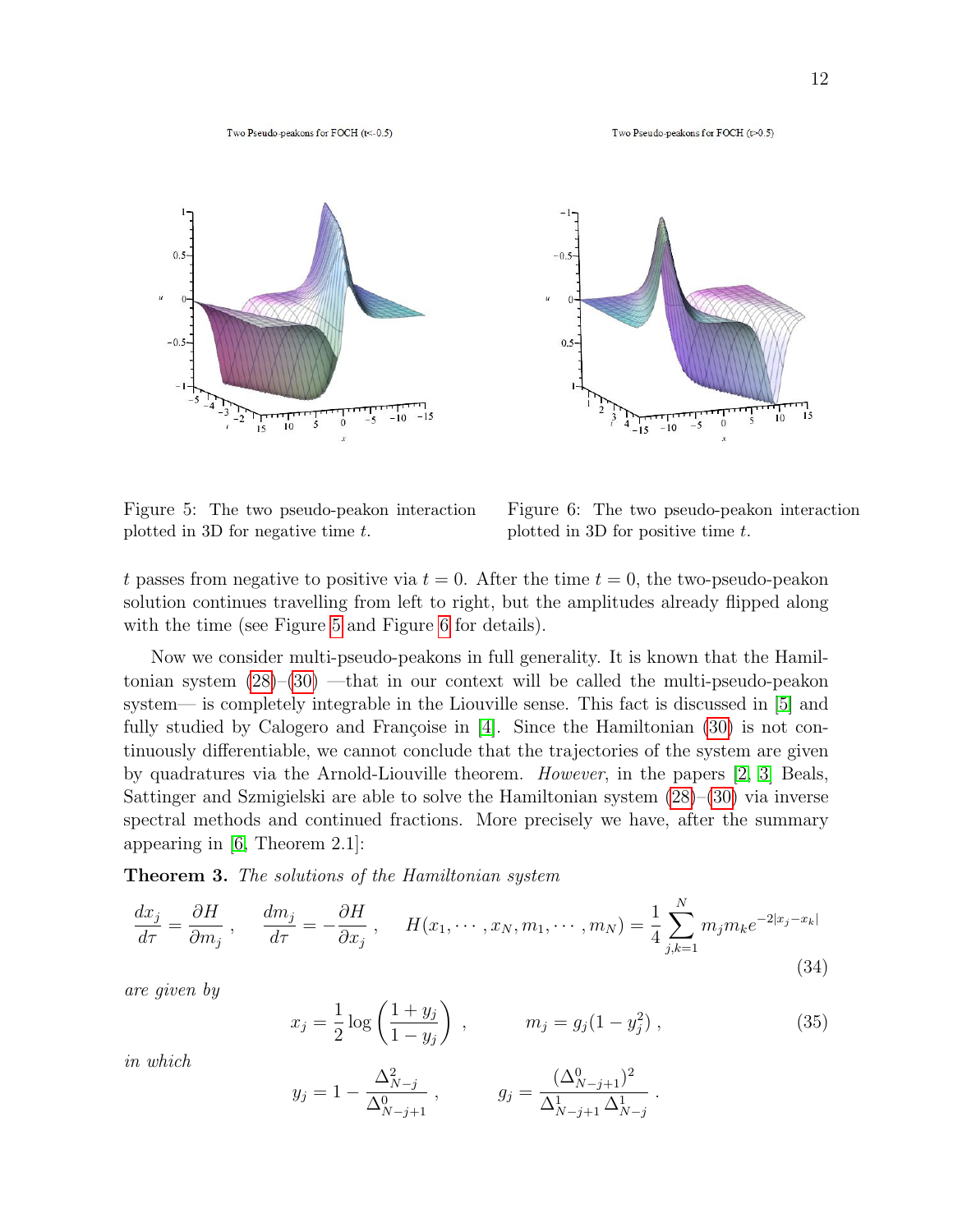The functions  $\Delta_k^l(\tau)$  are given by

$$
\Delta_k^l = \det(A_{i+j+l}(\tau))_{i,j=1}^{k-1}, \qquad A_k(\tau) = \sum_{j=0}^N (-\lambda_j)^k a_j(\tau), \quad a_0(\tau) = \frac{1}{2}, \quad \lambda_0 = 0,
$$
  

$$
\text{the } \frac{d}{d\tau} a_i(\tau) = -\frac{2a_j(\tau)}{d\tau} \text{ and } \lambda_i \neq 0 \text{ for } j > 1.
$$

 $wit$  $\frac{a}{d\tau}a_j(\tau)$  $\overline{\lambda_j}$ and  $\lambda_j \neq 0$  for  $j \geq 1$ .

In this theorem we assume that the numbers  $\lambda_j$  are all distinct and have the same sign, and that the initial conditions  $a_i(0)$  are positive, see [\[6,](#page-28-5) p. 158].

Now, in order to obtain solutions to the system  $(28)$ – $(30)$ , we apply the symplectic transformation  $x_j \mapsto (1/2) q_j$ ,  $m_j \mapsto 2p_j$ . Then, the Hamiltonian appearing in [\(34\)](#page-12-2) becomes [\(30\)](#page-10-4), and trajectories of [\(34\)](#page-12-2) map onto trajectories of [\(28\)](#page-10-3)–[\(30\)](#page-10-4). We adjust the time evolution by setting  $t = 2\tau$  and we are ready: replacing  $q_i(t)$  and  $p_i(t)$  into our formula  $(27)$  we obtain explicit expressions for N-pseudo-peakons.

## 4 The Cauchy problem for the CH-type equation

In this section we consider the Cauchy problem for the fifth order CH-type equation [\(1\)](#page-3-0). We rewrite [\(1\)](#page-3-0) as

<span id="page-13-1"></span>
$$
\begin{cases}\n m_t + 2(u - u_{xx})_x m + (u - u_{xx}) m_x = 0, \\
m = -A_4(u) = (1 - \partial_x^2)^2 u = u - 2u_{xx} + u_{xxxx} .\n\end{cases}
$$
\n(36)

The operator  $(1 - \partial_x^2)^{-2}$  can be expressed by

$$
(1 - \partial_x^2)^{-2} f = G * f = \int_{\mathbb{R}} G(x - y) f(y) dy
$$

for any  $f \in L^2(\mathbb{R})$  with  $G = \frac{1}{4}$  $\frac{1}{4}(1+|x|)e^{-|x|}$ . It follows

<span id="page-13-0"></span>
$$
u(x,t) = G * m = \frac{1}{4} \int_{\mathbb{R}} (1 + |x - \xi|) e^{-|x - \xi|} m(\xi, t) d\xi
$$
  

$$
= \frac{1}{4} e^{-x} \int_{-\infty}^{x} (1 + x - \xi) e^{\xi} m(\xi, t) d\xi + \frac{1}{4} e^{x} \int_{x}^{+\infty} (1 - x + \xi) e^{-\xi} m(\xi, t) d\xi.
$$
(37)

Then,

$$
u_x(x,t) = -\frac{1}{4}e^{-x} \int_{-\infty}^x (1+x-\xi)e^{\xi}m(\xi,t)d\xi + \frac{1}{4}e^x \int_x^{+\infty} (1-x+\xi)e^{-\xi}m(\xi,t)d\xi
$$
  
 
$$
+ \frac{1}{4}e^{-x} \int_{-\infty}^x e^{\xi}m(\xi,t)d\xi - \frac{1}{4}e^x \int_x^{+\infty} e^{-\xi}m(\xi,t)d\xi
$$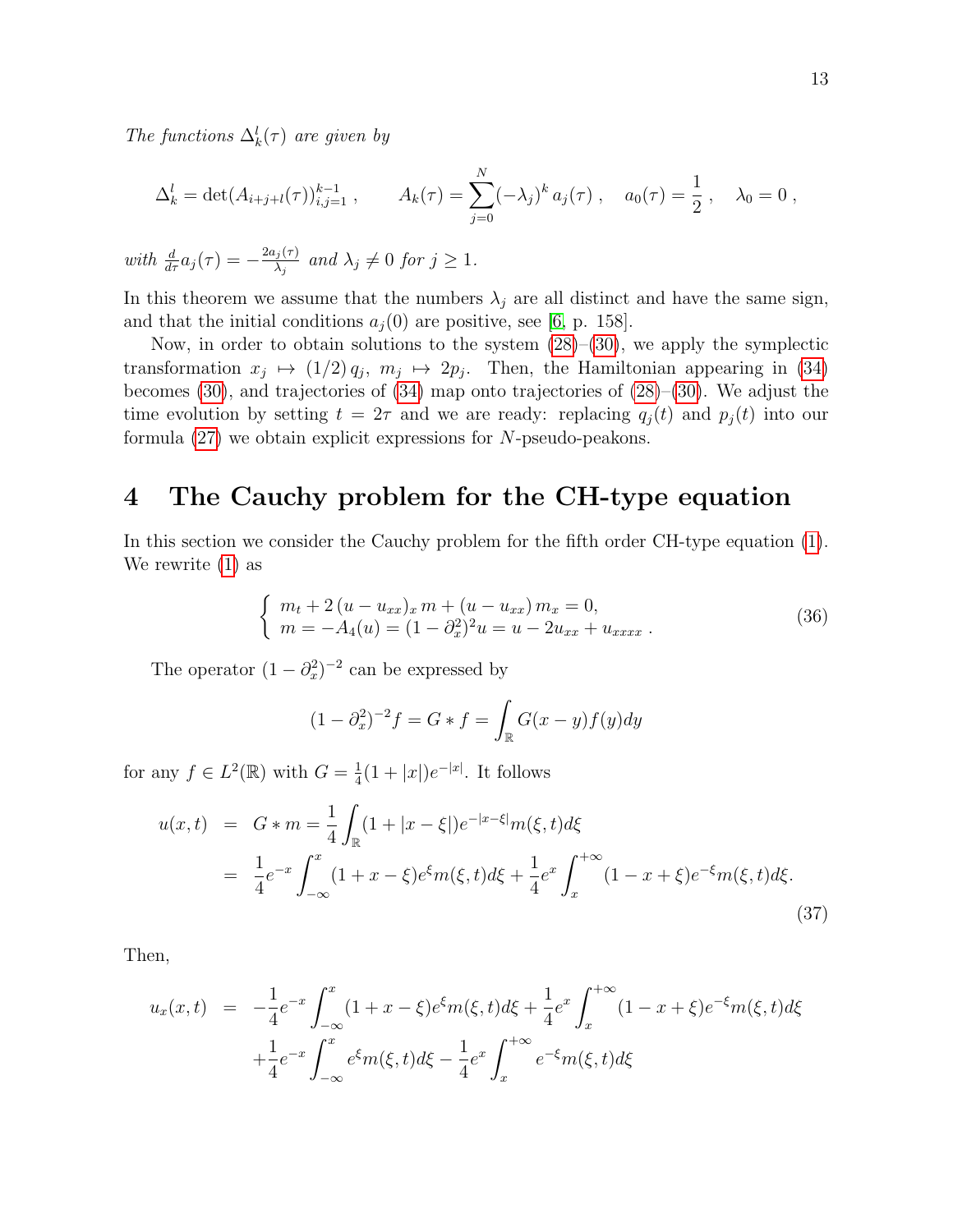and

<span id="page-14-0"></span>
$$
u_{xx}(x,t) = \frac{1}{4}e^{-x} \int_{-\infty}^{x} (1+x-\xi)e^{\xi}m(\xi,t)d\xi + \frac{1}{4}e^{x} \int_{x}^{+\infty} (1-x+\xi)e^{-\xi}m(\xi,t)d\xi
$$

$$
-\frac{1}{2}e^{-x} \int_{-\infty}^{x} e^{\xi}m(\xi,t)d\xi - \frac{1}{2}e^{x} \int_{x}^{+\infty} e^{-\xi}m(\xi,t)d\xi.
$$
(38)

[\(37\)](#page-13-0) minus [\(38\)](#page-14-0), we have

<span id="page-14-3"></span>
$$
(u - u_{xx})(x,t) = \frac{1}{2}e^{-x} \int_{-\infty}^{x} e^{\xi}m(\xi, t)d\xi + \frac{1}{2}e^{x} \int_{x}^{+\infty} e^{-\xi}m(\xi, t)d\xi.
$$
 (39)

Differentiating  $u - u_{xx}$  with respect to x, we have

<span id="page-14-4"></span>
$$
(u_x - u_{xxx})(x,t) = -\frac{1}{2}e^{-x} \int_{-\infty}^x e^{\xi} m(\xi, t) d\xi + \frac{1}{2}e^x \int_x^{+\infty} e^{-\xi} m(\xi, t) d\xi.
$$
 (40)

#### 4.1 Local well-posedness and blow-up scenario

Firstly, we present the local well-posedness theorem for the CH type equation [\(36\)](#page-13-1).

<span id="page-14-1"></span>**Theorem 4.** Let  $u_0 \in H^s(\mathbb{R})$  with  $s > \frac{7}{2}$ . Then there exist a  $T > 0$  depending on  $||u_0||_{H^s}$ , such that the CH type equation [\(36\)](#page-13-1) has a unique solution

$$
u \in C([0, T); H^s(\mathbb{R})) \cap C^1([0, T); H^{s-1}(\mathbb{R})).
$$

Morever, the map  $u_0 \in H^s \to u \in C([0,T); H^s(\mathbb{R})) \cap C^1([0,T); H^{s-1}(\mathbb{R}))$  is continuous.

The proof (via Kato's theory) is similar to the ones appearing in [\[11\]](#page-29-15) and [\[26,](#page-30-2) Section 3]. To make the paper concise, we would like to omit the details.

The maximum value of T in Theorem [4](#page-14-1) is called the lifespan of the solution. If  $T < \infty$ , that is,

$$
\lim_{t\to T^-} \|u\|_{H^s} = \infty ,
$$

we say the solution blows up in finite time. Let us present the precise blow-up scenario.

<span id="page-14-2"></span>**Theorem 5.** Assume that  $u_0 \in H^4(\mathbb{R})$  and let T be the maximal existence time of the solution  $u(x, t)$  to the CH type equation [\(36\)](#page-13-1) with the initial data  $u_0(x)$ , then the corresponding solution of the CH type equation [\(36\)](#page-13-1) blows up in finite time if and only if

$$
\lim_{t \to T} \inf_{x \in \mathbb{R}} \{ (u_x - u_{xxx})(x, t) \} = -\infty.
$$

*Proof.* By direct calculation, we have  $||u||_{H^4}^2 \le ||m||_{L^2}^2 \le 3||u||_{H^4}^2$ . Multiplying [\(36\)](#page-13-1) by m, direct calculation we have

$$
\frac{d}{dt} \int_{\mathbb{R}} m^2 dx = -2 \int_{\mathbb{R}} 2(-u_{xx} + u)_x m^2 + (-u_{xx} + u) m_x m dx
$$
  
\n
$$
\leq -3 \inf_{x \in \mathbb{R}} \{u_x - u_{xxx}\} \int_{\mathbb{R}} m^2 dx.
$$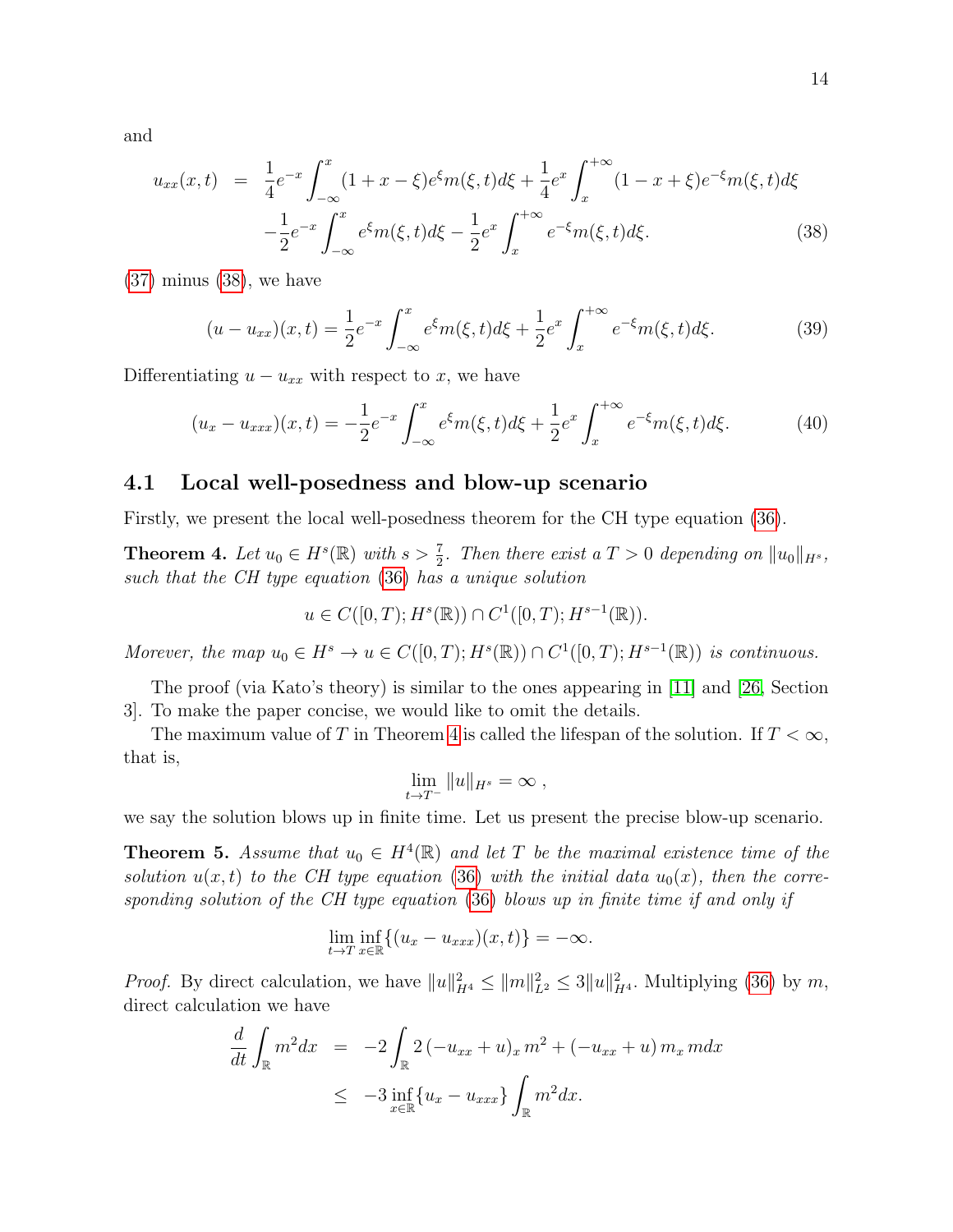If

$$
\inf_{x \in \mathbb{R}} \{ u_x - u_{xxx} \} \ge -M,
$$

then

$$
\frac{d}{dt} \int_{\mathbb{R}} m^2 dx \le 3M \int_{\mathbb{R}} m^2 dx.
$$

By using the Gronwall inequality,

$$
||m||_{L^2}^2 \le e^{3M} ||m_0||_{L^2}^2.
$$

Therefore the  $H^4$ -norm of the solution is bounded on  $[0, T)$ . On the other hand, by the Sobolev's embedding  $||u_x - u_{xxx}||_{L^{\infty}} \le ||u||_{H^4}$ . This inequality tells us that if  $H^4$ -norm of the solution is bounded, then the  $L^{\infty}$ -norm of  $u_x - u_{xxx}$  is bounded. We have completed the proof of Theorem [5.](#page-14-2)  $\Box$ 

### 4.2 Global existence and blow up phenomena

In this subsection, firstly, we establish a sufficient condition that guarantees the global existence of the solution to CH type equation [\(36\)](#page-13-1). We give the particle trajectory as

<span id="page-15-0"></span>
$$
\begin{cases}\n q_t(x,t) = (u - u_{xx})(q(x,t),t), & 0 < t < T, x \in \mathbb{R}, \\
q(x,0) = x, & x \in \mathbb{R},\n\end{cases}
$$
\n(41)

where T is the lifespan of the solution. Taking derivative  $(41)$  with respect to x, we obtain

$$
\frac{dq_t(x,t)}{dx} = q_{tx} = ((u_x - u_{xxx})q_x)(q(x,t),t), \qquad t \in (0,T).
$$

Therefore

$$
\begin{cases}\n q_x = exp\{ \int_0^t (u_x - u_{xxx})(q, s)ds \}, & 0 < t < T, \quad x \in \mathbb{R}, \\
q_x(x, 0) = 1, & x \in \mathbb{R},\n\end{cases}
$$

which is always positive before the blow-up time. Therefore, the function  $q(x, t)$  is an increasing diffeomorphism of the line before blow-up. In fact, direct calculation yields

$$
\frac{d}{dt}(m(q(x,t),t)q_x^b) = [m_t(q) + (u_x - u_{xxx})(q,t)m_x(q) + 2(u_x - u_{xxx})(q,t)m(q)]q_x^2 = 0.
$$

Hence, the following identity can be proved:

<span id="page-15-1"></span>
$$
m(q(x,t),t)q_x^2 = m_0(x), \qquad 0 < t < T, x \in \mathbb{R}.\tag{42}
$$

From [\(42\)](#page-15-1), we know that if the initial data  $m_0(x, t) \geq 0$ , then  $m(q(x_0, t), t) \geq 0$ . Before going to our main results, we recall the useful conservation law which was found in Section 2

<span id="page-15-2"></span>
$$
\int_{\mathbb{R}} (u^2 + 3u_x^2 + 3u_{xx}^2 + u_{xxx}^2) dx = \int_{\mathbb{R}} (u_0^2 + 3u_{0x}^2 + 3u_{0xx}^2 + u_{0xxx}^2) dx := E_0^2.
$$
 (43)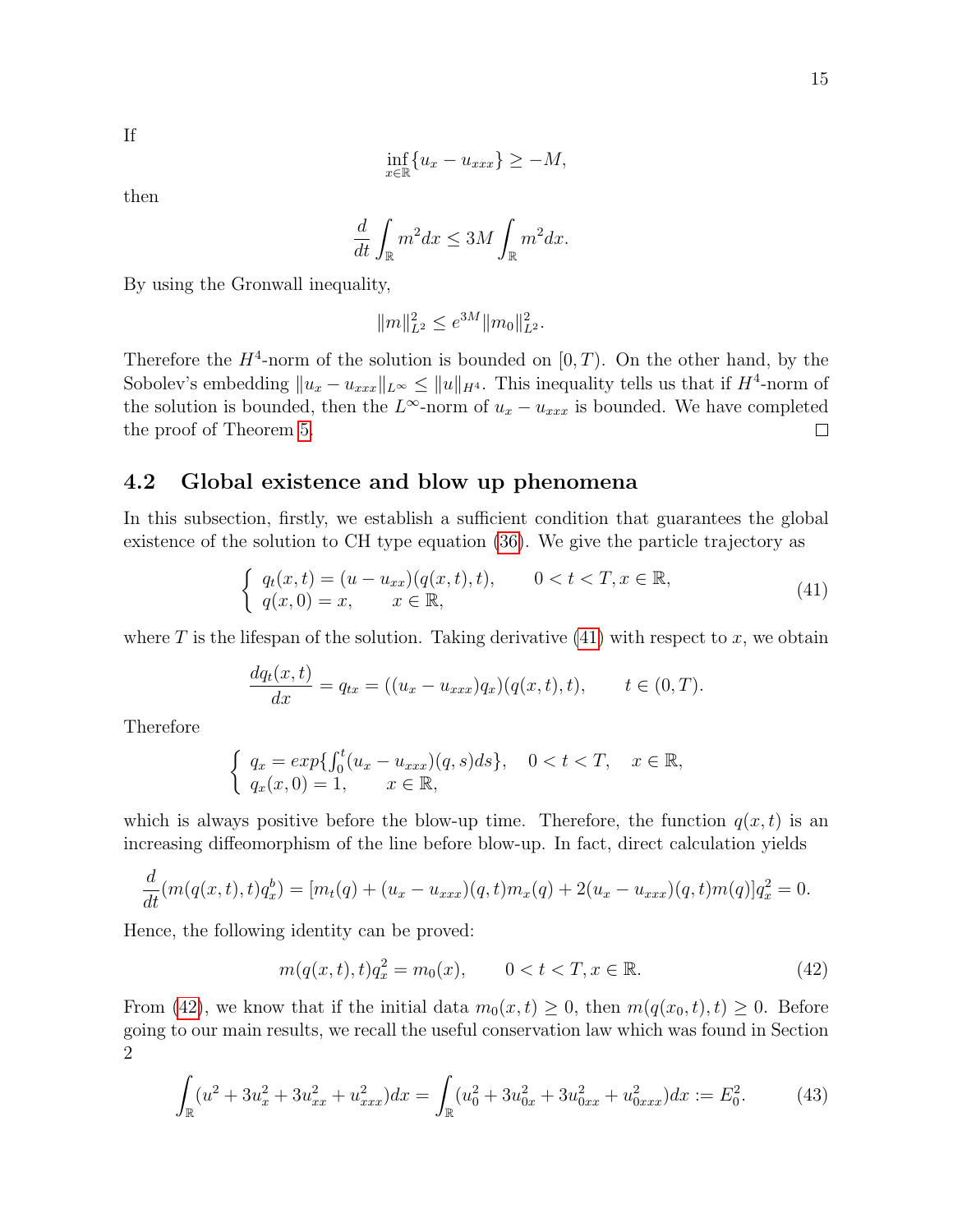<span id="page-16-0"></span>**Theorem 6.** Suppose that  $u_0 \in H^4(\mathbb{R})$ , and  $m_0 = (1 - \partial_x^2)^2 u_0$  does not change sign. Then the corresponding solution to the CH-type equation [\(36\)](#page-13-1) exists globally.

*Proof.* From [\(42\)](#page-15-1), we known that  $m(x, t)$  also does not change sign. By Theorem [5,](#page-14-2) we only need to bounded  $(u_x - u_{xxx})(x, t)$ . For  $m_0 \ge 0$ , by [\(39\)](#page-14-3) and [\(40\)](#page-14-4), we obtain

$$
(u_x - u_{xxx})(x,t) + (u - u_{xx})(x,t) = e^x \int_x^{+\infty} e^{-\xi} m(\xi, t) d\xi \ge 0.
$$

It follows

$$
(u_x - u_{xxx})(x, t) \ge -(u - u_{xx})(x, t)
$$
  
\n
$$
\ge -\int_{\mathbb{R}} u^2 + 3u_x^2 + 3u_{xx}^2 + u_{xxx}^2 dx = -E_0^2
$$

.

Similarly, for  $m_0 \leq 0$ , we have

$$
(u_x - u_{xxx})(x,t) \ge (u - u_{xx})(x,t) \ge -E_0^2.
$$

The proof of Theorem [6](#page-16-0) is completed.

<span id="page-16-1"></span>**Theorem 7.** Suppose that  $u_0 \in H^4(\mathbb{R})$ , and there exists  $x_0 \in \mathbb{R}$  such that  $m_0(x) \leq 0$ on  $(-\infty, x_0]$  and  $m_0(x) \geq 0$  on  $[x_0, \infty)$ . Then the corresponding solution to the CH-type equation [\(36\)](#page-13-1) exists globally.

*Proof.* From [\(42\)](#page-15-1), we known that  $m(x,t) \leq 0$  on  $(-\infty, q(x_0,t)]$  and  $m(x,t) \geq 0$  on  $[q(x_0, t), \infty)$ . For the points  $x \in (-\infty, q(x_0, t)]$ , we have

$$
(u_x - u_{xxx})(x,t) = (u - u_{xx})(x,t) - e^{-x} \int_{-\infty}^x e^{\xi} m(\xi, t) d\xi \ge (u - u_{xx})(x,t).
$$

For the points  $x \in [q(x_0, t), \infty)$ , we have

$$
(u_x - u_{xxx})(x,t) = -(u - u_{xx})(x,t) + e^x \int_x^{+\infty} e^{-\xi} m(\xi, t) d\xi \ge -(u - u_{xx})(x,t).
$$

It means for any  $x \in \mathbb{R}$ , we have

$$
(u_x - u_{xxx})(x,t) \ge -||u - u_{xx}||_{L^{\infty}} \ge -E_0^2,
$$

where we have used the conservation law [\(43\)](#page-15-2). Then, we complete the proof of Theorem [7.](#page-16-1)  $\Box$ 

<span id="page-16-3"></span>**Theorem 8.** Assume that  $u_0 \in H^4(\mathbb{R})$  and there exists  $x_0 \in \mathbb{R}$  such that

<span id="page-16-2"></span>
$$
(u_{0x} - u_{0xxx})(x_0) < -\frac{E_0}{\sqrt{2}},\tag{44}
$$

.

where  $E_0$  is defined in [\(43\)](#page-15-2), then the corresponding solution  $u(x, t)$  to CH type equation [\(36\)](#page-13-1) blows up at a finite time T bounded by

$$
T \leq \frac{1}{-\frac{1}{2}(u_{0x} - u_{0xxx})(x_0) + \frac{E_0^2}{2(u_{0x} - u_{0xxx})(x_0)}}
$$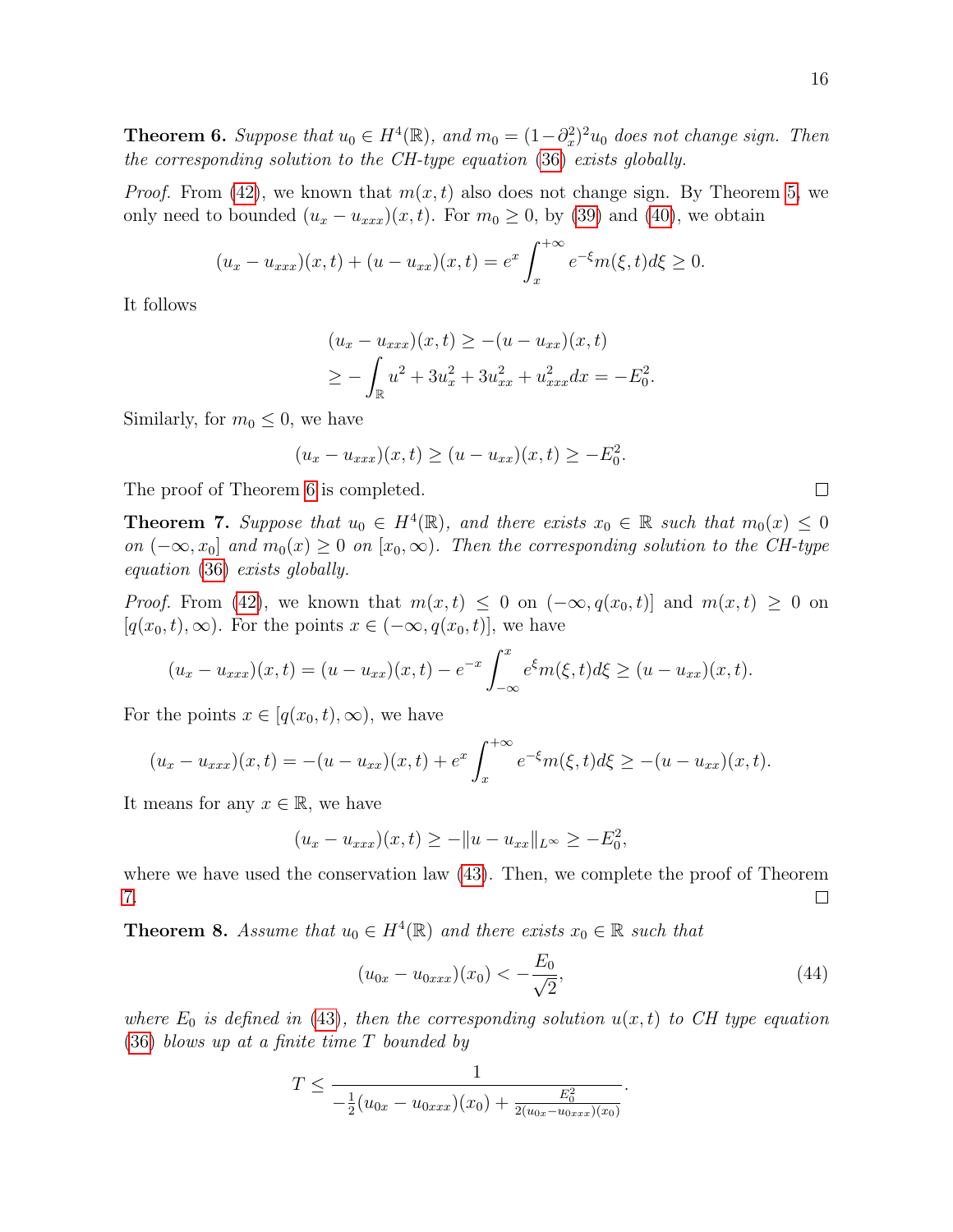**Remark 4.** Due to  $u_{0x}$  being bounded by the conservation law  $E_0$  with  $||u_{0x}||_{L^{\infty}} \leq$  $\frac{\|u_{0x}\|_{H^1}}{\sqrt{2}} \leq \frac{E_0}{\sqrt{2}}$  $\frac{0}{2}$ , the condition [\(44\)](#page-16-2) holds true only if  $u_{0xxx}(x_0) >$ √  $2E_0$ . Proof. Let

$$
I(t) = \frac{1}{2}e^{-q(x_0,t)} \int_{-\infty}^{q(x_0,t)} e^x m(x,t) dx
$$

and

$$
II(t) = \frac{1}{2} e^{q(x_0, t)} \int_{q(x_0, t)}^{+\infty} e^{-x} m(x, t) dx.
$$

From  $(39)$  and  $(40)$ , we have

$$
(u - u_{xx})(q(x_0, t), t) = I(t) + II(t)
$$

and

$$
(u_x - u_{xxx})(q(x_0, t), t) = -I(t) + II(t).
$$

Differential  $(u_x - u_{xxx})(q(x_0, t), t)$  with respect to  $t$ ,

<span id="page-17-0"></span>
$$
\frac{d}{dt}(u_x - u_{xxx})(q(x_0, t), t) = -\frac{d}{dt}I(t) + \frac{d}{dt}II(t).
$$
\n(45)

Then, we estimate  $\frac{d}{dt}I(t)$ .

$$
\frac{d}{dt}I(t) = \frac{1}{2}(u - u_{xx})m(q(x_0, t), t) - \frac{1}{2}(u - u_{xx})e^{-q(x_0, t)} \int_{-\infty}^{q(x_0, t)} e^x m(x, t) dx \n+ \frac{1}{2}e^{-q(x_0, t)} \int_{-\infty}^{q(x_0, t)} e^x m_t(x, t) dx.
$$

The third term in the right hand side can been estimated as

$$
\frac{1}{2}e^{-q(x_0,t)}\int_{-\infty}^{q(x_0,t)}e^{x}m_t(x,t)dx
$$
\n
$$
= -\frac{1}{2}e^{-q(x_0,t)}\int_{-\infty}^{q(x_0,t)}e^{x}((u-u_{xx})m_x+2(u-u_{xx})_x m)(x,t)dx
$$
\n
$$
= -\frac{1}{2}e^{-q(x_0,t)}\int_{-\infty}^{q(x_0,t)}e^{x}(((u-u_{xx})m)_x+(u-u_{xx})_x m)(x,t)dx
$$
\n
$$
= -\frac{1}{2}(u-u_{xx})m(q(x_0,t),t)+\frac{1}{2}e^{-q(x_0,t)}\int_{-\infty}^{q(x_0,t)}e^{x}(((u-u_{xx})m)-(u-u_{xx})_x m)(x,t)dx
$$
\n
$$
= -\frac{1}{2}(u-u_{xx})m(q(x_0,t),t)+\frac{1}{2}e^{-q(x_0,t)}\int_{-\infty}^{q(x_0,t)}e^{x}((u-u_{xx})^2-(u-u_{xx})_x m)(u-u_{xx})_{xx}
$$
\n
$$
-(u-u_{xx})_x(u-u_{xx})+(u-u_{xx})_x(u-u_{xx})_x dx
$$
\n
$$
= -\frac{1}{2}(u-u_{xx})m(q(x_0,t),t)-\frac{1}{2}(u-u_{xx})(u-u_{xx})_x+\frac{1}{4}(u-u_{xx})_x^2 + \frac{1}{2}e^{-q(x_0,t)}\int_{-\infty}^{q(x_0,t)}e^{x}\left((u-u_{xx})^2+\frac{1}{2}(u-u_{xx})_x^2\right)dx.
$$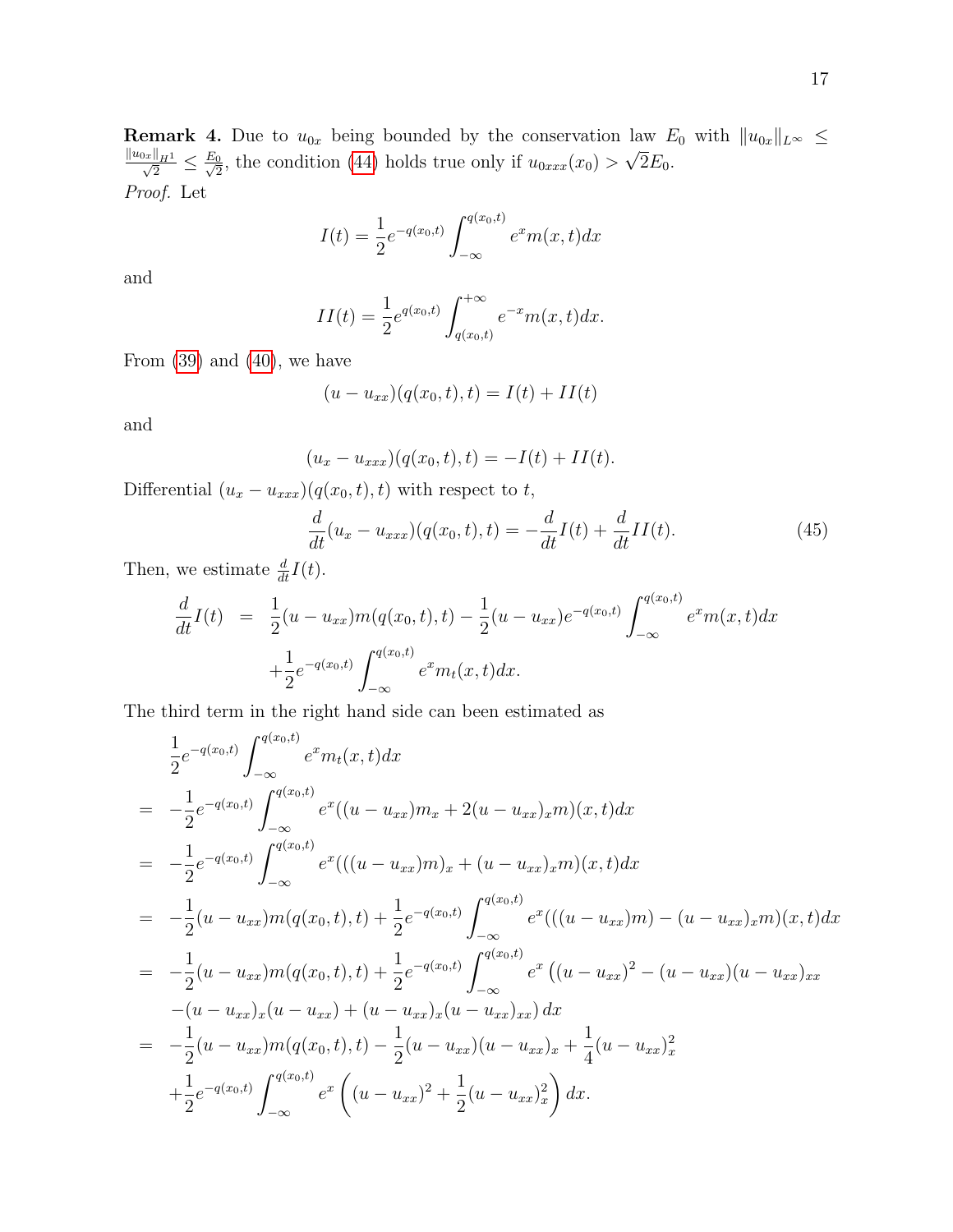It follows that

$$
\frac{d}{dt}I(t) = -\frac{1}{2}(u - u_{xx})e^{-q(x_0, t)} \int_{-\infty}^{q(x_0, t)} e^x m(x, t) dx - \frac{1}{2}(u - u_{xx})(u - u_{xx})x + \frac{1}{4}(u - u_{xx})^2
$$
  
\n
$$
+ \frac{1}{2}e^{-q(x_0, t)} \int_{-\infty}^{q(x_0, t)} e^x \left( (u - u_{xx})^2 + \frac{1}{2}(u - u_{xx})^2 \right) dx
$$
  
\n
$$
= -\frac{1}{2}(u - u_{xx})^2 + \frac{1}{4}(u - u_{xx})^2 + \frac{1}{2}e^{-q(x_0, t)} \int_{-\infty}^{q(x_0, t)} e^x \left( (u - u_{xx})^2 + \frac{1}{2}(u - u_{xx})^2 \right) dx.
$$

Note that

$$
\int_{-\infty}^{q(x_0,t)} e^x ((u - u_{xx})^2 + (u - u_{xx})_x^2) dx
$$
  
\n
$$
\geq 2 \int_{-\infty}^{q(x_0,t)} e^x (u - u_{xx})(u - u_{xx})_x dx
$$
  
\n
$$
\geq e^{q(x_0,t)} (u - u_{xx})^2 (q(x_0,t), t) - \int_{-\infty}^{q(x_0,t)} e^x (u - u_{xx})^2 dx,
$$

which yields that

$$
\int_{-\infty}^{q(x_0,t)} e^x \left( (u - u_{xx})^2 + \frac{1}{2} (u - u_{xx})_x^2 \right) dx \ge \frac{1}{2} e^{q(x_0,t)} (u - u_{xx})^2 (q(x_0,t),t).
$$

Therefore,

<span id="page-18-0"></span>
$$
\frac{d}{dt}I(t) \ge -\frac{1}{4}(u - u_{xx})^2(q(x_0, t), t) + \frac{1}{4}(u - u_{xx})^2_x(q(x_0, t), t).
$$
\n(46)

Similarity,

$$
\frac{d}{dt}II(t) = -\frac{1}{2}(u - u_{xx})m(q(x_0, t), t) + \frac{1}{2}(u - u_{xx})e^{q(x_0, t)} \int_{q(x_0, t)}^{+\infty} e^{-x}m(x, t)dx \n+ \frac{1}{2}e^{q(x_0, t)} \int_{q(x_0, t)}^{+\infty} e^{-x}m_t(x, t)dx.
$$

The third term in the right hand side can been estimated as

$$
\frac{1}{2}e^{q(x_0,t)}\int_{q(x_0,t)}^{+\infty}e^{-x}m_t(x,t)dx
$$
\n
$$
=\frac{1}{2}(u-u_{xx})m(q(x_0,t),t)-\frac{1}{2}(u-u_{xx})(u-u_{xx})_x-\frac{1}{4}(u-u_{xx})_x^2
$$
\n
$$
-\frac{1}{2}e^{q(x_0,t)}\int_{q(x_0,t)}^{\infty}e^{-x}\left((u-u_{xx})^2+\frac{1}{2}(u-u_{xx})_x^2\right)dx.
$$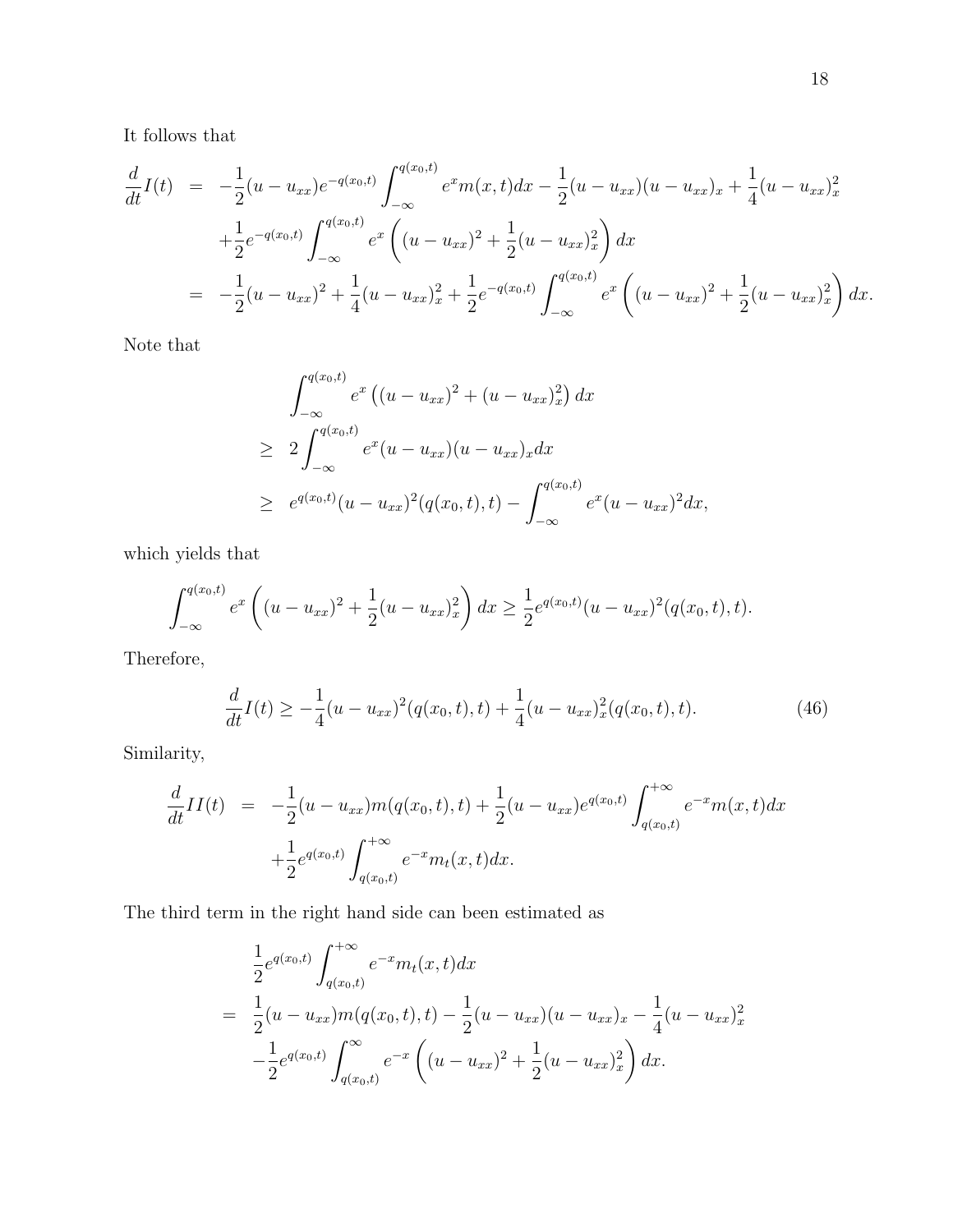It follows that

$$
\frac{d}{dt}II(t) = \frac{1}{2}(u - u_{xx})e^{q(x_0, t)} \int_{q(x_0, t)}^{+\infty} e^{-x}m(x, t)dx \n- \frac{1}{2}(u - u_{xx})(u - u_{xx})_x - \frac{1}{4}(u - u_{xx})_x^2 \n- \frac{1}{2}e^{q(x_0, t)} \int_{q(x_0, t)}^{\infty} e^{-x} \left((u - u_{xx})^2 + \frac{1}{2}(u - u_{xx})_x^2\right)dx.
$$

By same argument, we have

$$
\int_{q(x_0,t)}^{\infty} e^{-x} \left( (u - u_{xx})^2 + \frac{1}{2} (u - u_{xx})_x^2 \right) dx \ge \frac{1}{2} e^{-q(x_0,t)} (u - u_{xx})^2 (q(x_0,t),t).
$$

Therefore

<span id="page-19-0"></span>
$$
\frac{d}{dt}II(t) \le \frac{1}{4}(u - u_{xx})^2(q(x_0, t), t) - \frac{1}{4}(u - u_{xx})^2_x(q(x_0, t), t).
$$
\n(47)

Inserting  $(46)$  and  $(47)$  into  $(45)$ , we have

<span id="page-19-1"></span>
$$
\frac{d}{dt}(u_x - u_{xxx})(q(x_0, t), t)
$$
\n
$$
= (u - u_{xx})^2 (q(x_0, t), t) - \frac{1}{2}(u - u_{xx})_x^2 (q(x_0, t), t)
$$
\n
$$
- \frac{1}{2} e^{-q(x_0, t)} \int_{-\infty}^{q(x_0, t)} e^x \left( (u - u_{xx})^2 + \frac{1}{2}(u - u_{xx})_x^2 \right) dx
$$
\n
$$
- \frac{1}{2} e^{q(x_0, t)} \int_{q(x_0, t)}^{\infty} e^{-x} \left( (u - u_{xx})^2 + \frac{1}{2}(u - u_{xx})_x^2 \right) dx.
$$
\n(48)

Combining the above estimates into [\(48\)](#page-19-1), we obtain

<span id="page-19-2"></span>
$$
\frac{d}{dt}(u_x - u_{xxx})(q(x_0, t), t) \le \frac{1}{2}(u - u_{xx})^2(q(x_0, t), t) - \frac{1}{2}(uu_{xx})^2_x(q(x_0, t), t).
$$
 (49)

By the fact  $||f||_{L^{\infty}}^2 < \frac{1}{2}$  $\frac{1}{2}||f||_{H^1}^2$ , we have

$$
||u - u_{xx}||_{L^{\infty}}^2 < \frac{1}{2}||u - u_{xx}||_{H^1}^2 = \frac{1}{2}E_0^2.
$$

Let  $\varphi(t) = (u_x - u_{xxx})(q(x_0, t), t)$ , we can rewrite [\(49\)](#page-19-2) as

$$
\varphi'(t) \le -\frac{1}{2}\varphi^2(t) + \frac{1}{4}E_0^2.
$$

We complete the proof of Theorem [8](#page-16-3) by using the hypothesis of the theorem and a standard argument on the Riccati type equations. $\Box$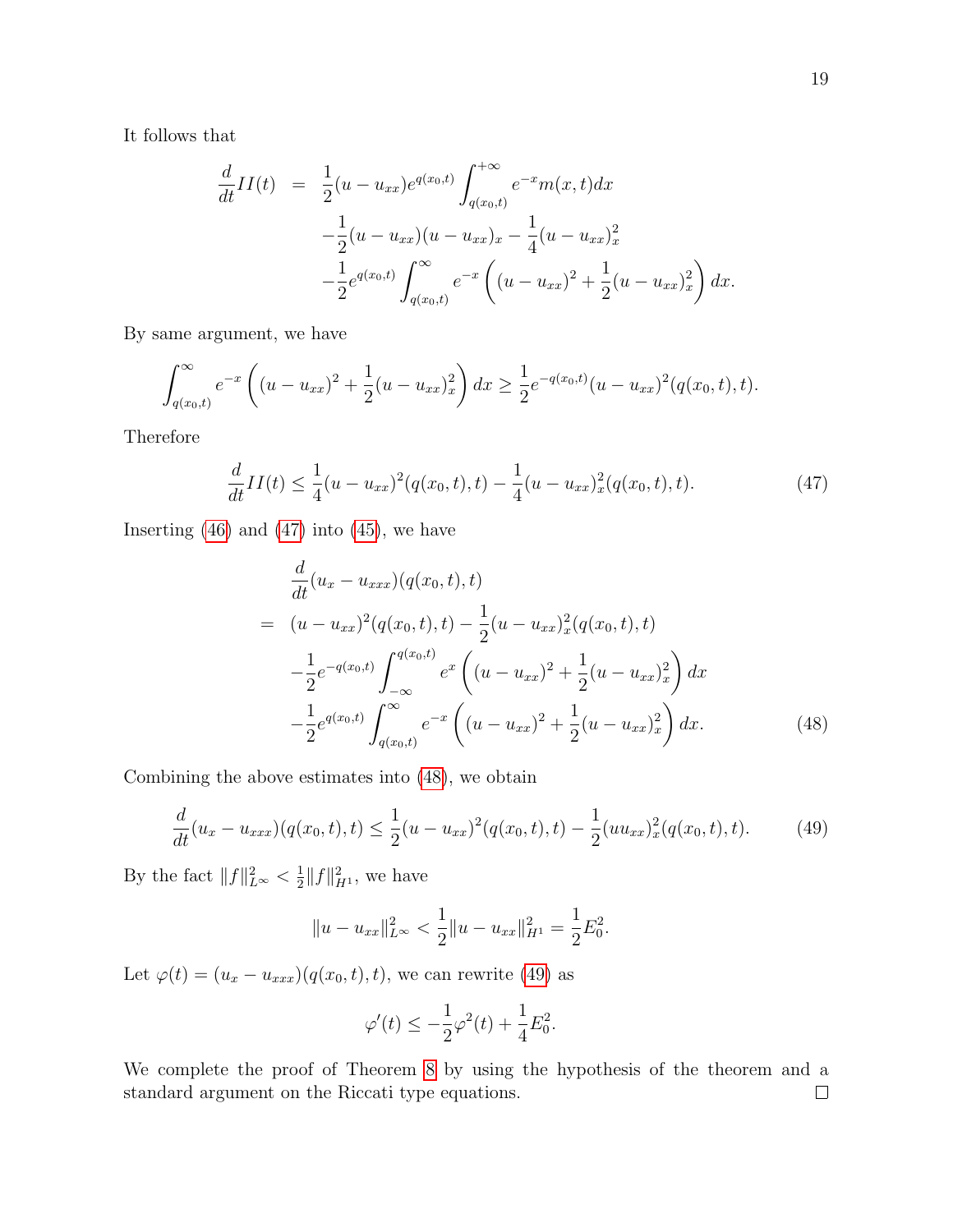**Theorem 9.** Assume that  $u_0 \in H^4(\mathbb{R})$  and there exists  $x_0 \in \mathbb{R}$  such that  $m_0(x_0) =$  $(1 - \partial_x^2)^2 u_0(x_0) = 0,$ 

<span id="page-20-0"></span>
$$
\int_{-\infty}^{x_0} e^x m_0(x, t) dx > 0 \quad \text{and} \quad \int_{x_0}^{\infty} e^{-x} m_0(x, t) dx < 0,
$$
 (50)

then the corresponding solution  $u(x, t)$  to CH type equation [\(36\)](#page-13-1) blows up in finite time.

*Proof.* Thanks to [\(42\)](#page-15-1), we obtain  $m(q(x_0, t), t) = 0$  for all t in its lifespan. The inequality [\(49\)](#page-19-2) is also correct in this proof. The initial condition [\(50\)](#page-20-0) means that  $(u_0-u_{0xx})_x(x_0,t)$ 0 and  $(u_0 - u_{0xx})_x^2(x_0, t) > (u_0 - u_{0xx})^2(x_0, t)$ . We claim that  $(u_0 - u_{0xx})_x(q(x_0, t), t)$  is decreasing,  $(u - u_{xx})_x^2(q(x_0, t), t) > (u - u_{xx})^2(q(x_0, t), t)$  for all  $t \ge 0$ . Suppose not, i.e. there exists a  $t_0$  such that  $(u - u_{xx})_x^2(q(x_0, t), t) > (u - u_{xx})^2(q(x_0, t), t)$  on  $[0, t)$  and  $(u - u_{xx})_x^2(q(x_0, t_0), t_0) \le (u - u_{xx})^2(q(x_0, t_0), t_0)$ . Recall [\(46\)](#page-18-0) and [\(47\)](#page-19-0), we get on [0, t<sub>0</sub>)

$$
\frac{d}{dt}I(t) \ge -\frac{1}{4}(u - u_{xx})^2(q(x_0, t), t) + \frac{1}{4}(u - u_{xx})^2_x(q(x_0, t), t) \ge 0
$$

and

$$
\frac{d}{dt}II(t) \le \frac{1}{4}(u - u_{xx})^2(q(x_0, t), t) - \frac{1}{4}(u - u_{xx})_x^2(q(x_0, t), t) \le 0.
$$

It follows from the continuity property of ODEs that

$$
(u - u_{xx})^2 (q(x_0, t), t) - (u - u_{xx})_x^2 (q(x_0, t), t) = 4I(t)II(t) < 4I(0)II(0) < 0,
$$

for all  $t > 0$ , this implies that  $t_0$  can be extended to the infinity. This is a contradiction. So the claim is true. By using [\(46\)](#page-18-0) and [\(47\)](#page-19-0) again, we get

<span id="page-20-2"></span>
$$
\frac{d}{dt}[(u - u_{xx})_x^2 - (u - u_{xx})^2](q(x_0, t), t)
$$
\n
$$
= -\frac{d}{dt} \left\{ \int_{-\infty}^{q(x_0, t)} e^x m(x, t) dx \times \int_{q(x_0, t)}^{+\infty} e^{-x} m(x, t) dx \right\}
$$
\n
$$
= 4 \frac{d}{dt} [I(t)II(t)]
$$
\n
$$
= 4 \frac{d}{dt} I(t) \times II(t) + 4 \frac{d}{dt} II(t) \times I(t)
$$
\n
$$
\geq -[(u - u_{xx})_x^2 - (u - u_{xx})^2](q(x_0, t), t)II(t) + [(u - u_{xx})_x^2 - (u - u_{xx})^2](q(x_0, t), t)I(t)
$$
\n
$$
= -(u - u_{xx})_x (q(x_0, t), t)[(u - u_{xx})_x^2 - (u - u_{xx})^2](q(x_0, t), t), \qquad (51)
$$

where we have used  $(u - u_{xx})_x(q(x_0, t), t) = -I(t) + II(t)$ . Recall [\(49\)](#page-19-2), it follows

<span id="page-20-1"></span>
$$
(u_x - u_{xxx})(q(x_0, t), t)
$$
  
\n
$$
\leq \int_0^t \frac{1}{2} [(u - u_{xx})^2 (q(x_0, s), s) - (u - u_{xx})_x^2 (q(x_0, s), s)] ds - (u_x - u_{xxx})(x_0, 0).
$$
\n(52)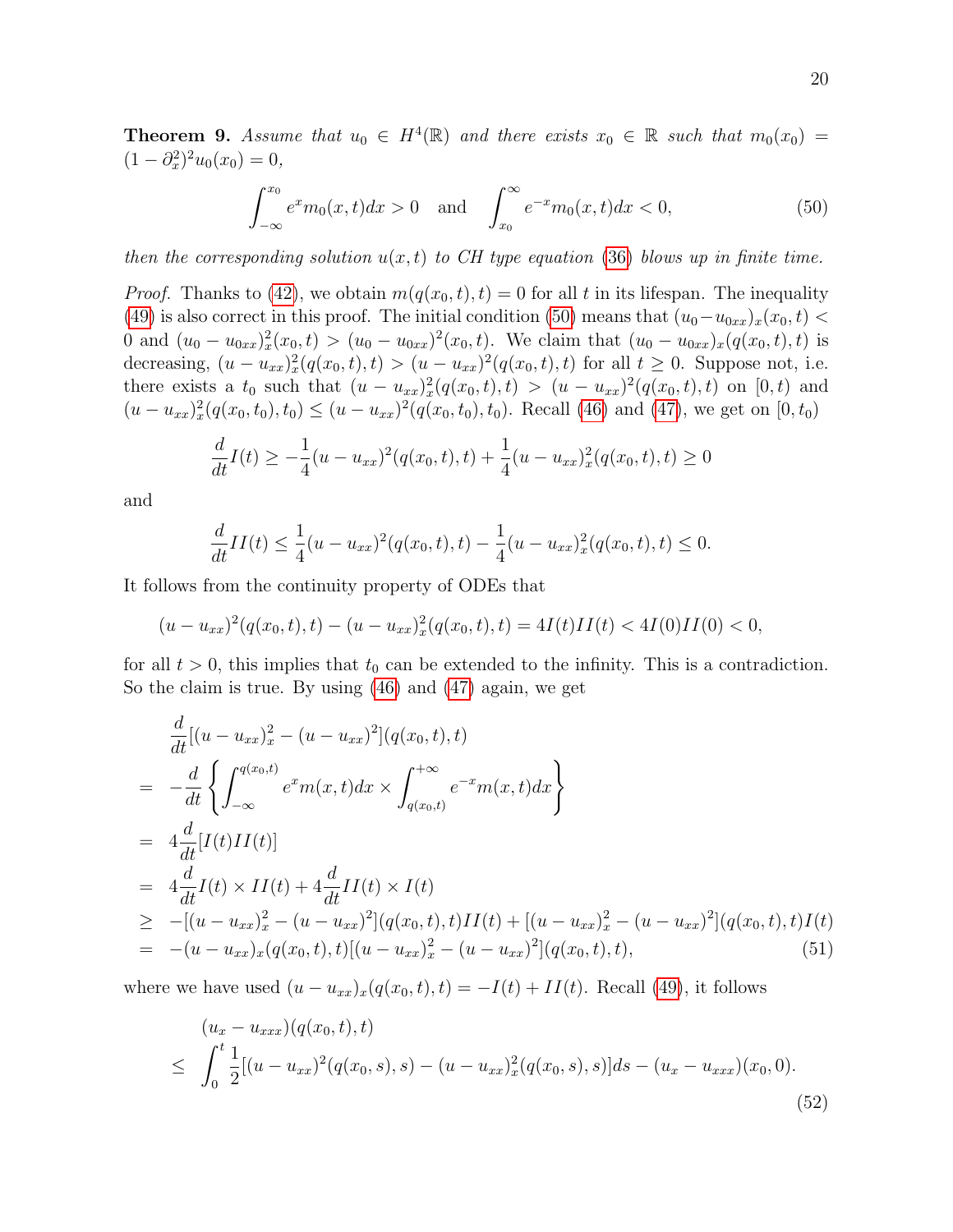Substituting [\(52\)](#page-20-1) into [\(51\)](#page-20-2), it yields

<span id="page-21-0"></span>
$$
\frac{d}{dt}[(u - u_{xx})_x^2 - (u - u_{xx})^2](q(x_0, t), t) \ge \frac{1}{2}[(u - u_{xx})_x^2 - (u - u_{xx})^2](q(x_0, t), t) \times \left\{ \int_0^t [(u - u_{xx})_x^2 - (u - u_{xx})^2](q(x_0, s), s)ds + 2(u_x - u_{xxx})(x_0, 0) \right\}.
$$
\n(53)

Before completing the proof, we need the following technical lemma.

<span id="page-21-2"></span>**Lemma 1.** [\[29\]](#page-30-5) Suppose that  $\Psi(t)$  is twice continuously differentiable satisfying

<span id="page-21-1"></span>
$$
\begin{cases} \Psi''(t) \ge C_0 \Psi'(t) \Psi(t), \quad t > 0, \quad C_0 > 0, \\ \Psi(t) > 0, \quad \Psi'(t) > 0. \end{cases}
$$
\n(54)

Then  $\Psi(t)$  blows up in finite time. Moreover, the blow up time can be estimated in terms of the initial datum as

$$
T \le \max\left\{\frac{2}{C_0\Phi(0), \frac{\Phi(0)}{\Phi'(0)}}\right\}.
$$

Let  $\Psi(t) = \int_0^t [(u - u_{xx})_x^2 - (u - u_{xx})^2](q(x_0, s), s)ds + 2(u_x - u_{xxx})(x_0, 0)$ , then [\(53\)](#page-21-0) is an equation of type [\(54\)](#page-21-1) with  $C_0 = \frac{1}{2}$  $\frac{1}{2}$ . The proof is completed by applying Lemma [1.](#page-21-2)

### 5 Final Remarks

In this final section we collect three different remarks: first, we introduce the  $(2n + 1)$ th order CH-type equations,  $n \geq 1$ ; second, we discuss the relation of these equations with the geometry of the diffeomorphism group  $Diff(S<sup>1</sup>)$ ; third, we connect our class of equations with the geometry of pseudo-spherical surfaces.

### 5.1 Higher order Camassa-Holm type equations

In this subsection we consider differential operators  $A_{2n}$  of order  $2n$  and define  $m =$  $A_{2n}(u)$ . Specifically, we choose the operators

<span id="page-21-3"></span>
$$
A_{2n} = (-1)^{n+1} \partial_x^{2n} + 2 \sum_{k=1}^{n-1} (-1)^{n+1-k} \partial_x^{2(n-k)} - 1 ,
$$
\n
$$
B_{2n} = \sum_{k=0}^{n-1} (-1)^{n-k} \partial_x^{2(n-k)-1} ,
$$
\n
$$
C_{2n} = \sum_{k=0}^{n-1} (-1)^{n-k} \partial_x^{2(n-k-1)} .
$$
\n(55)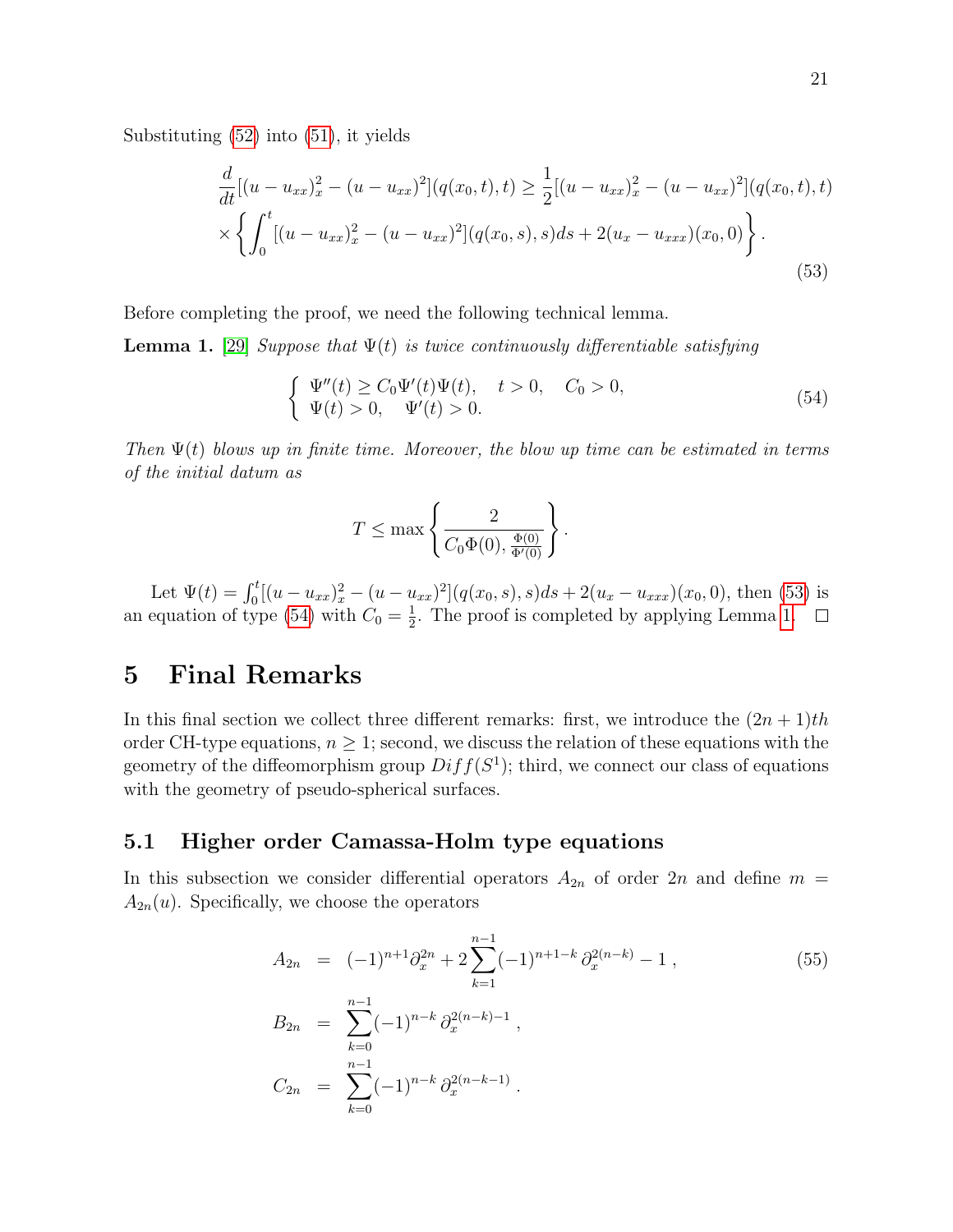We consider the matrices

<span id="page-22-2"></span>
$$
X_{2n} = \begin{bmatrix} 0 & \frac{1}{2}\lambda + A_{2n}(u) \\ \frac{1}{2}\lambda^{-1} & 0 \end{bmatrix} \tag{56}
$$

and

<span id="page-22-3"></span>
$$
T_{2n} = \begin{bmatrix} \frac{1}{2} B_{2n}(u) & C_{2n}(u) A_{2n}(u) - \frac{1}{2} \lambda C_{2n}(u) - \frac{1}{2} \lambda^2 \\ -\frac{1}{2} + \frac{1}{2\lambda} C_{2n}(u) & -\frac{1}{2} B_{2n}(u) \end{bmatrix} .
$$
 (57)

A straightforward computation allows us to check that the equation

<span id="page-22-0"></span>
$$
X_{2n,t} - T_{2n,x} + [X_{2n}, T_{2n}] = 0
$$

is equivalent to the  $(2n + 1)$ -order equation of Camassa-Holm type

$$
A_{2n,t}(u) - 2 C_{2n}(u)_x A_{2n}(u) - C_{2n}(u) A_{2n}(u)_x = 0.
$$
 (58)

Proposition 1 allows us to compute quadratic pseudo-potentials and conservation laws. Indeed, after applying a gauge transformation to  $X_{2n}dx + T_{2n}dt$  with gauge matrix [\(12\)](#page-6-4) and using Prop. 1, we obtain the Riccati equation

<span id="page-22-4"></span>
$$
\frac{\partial \Gamma}{\partial x} = \frac{1}{2}\lambda + A_{2n}(u) - \frac{\Gamma^2}{2\lambda},\tag{59}
$$

a corresponding equation for  $\Gamma_t$ , and the conserved density  $-\Gamma/\lambda$ . It follows by expanding  $\Gamma$  as in [\(7\)](#page-4-2)–[\(9\)](#page-4-4) that Equation [\(58\)](#page-22-0) is integrable. We will consider its pseudo-peakon solutions and Cauchy problem elsewhere.

### 5.2 Camassa-Holm type equations and  $\text{Diff}(S^1)$

In this subsection we connect the (periodic case of the) Camassa-Holm type equations with the geometry of  $Diff(S<sup>1</sup>)$ , the Fréchet Lie group of diffeomorphisms of the circle. We recall some basic facts on the geometry of this group (some of them already mentioned in Section 1) following the exposition appearing in [\[15\]](#page-29-2):

We set  $G = Diff(S^1)$  and we write its Lie algebra as  $\mathfrak{g} = Vect(S^1)$ , see [\[18\]](#page-29-1). We also denote by  $\mathfrak{g}'$  the dual of  $\mathfrak{g}$ , and by  $\langle , \rangle : \mathfrak{g} \times \mathfrak{g}' \to \mathbb{R}$  the pairing that induces such a duality. Given a linear map  $A: \mathfrak{g} \to \mathfrak{g}'$  we define the R-bilinear mapping  $( \cdot | \cdot )_A: \mathfrak{g} \times \mathfrak{g} \to \mathbb{R}$  as  $(X | Y)_A = \langle X, AY \rangle$  whenever X and Y are in g. If such a bilinear map is symmetric and non-degenerate, we say that  $A$  is an *inertia operator*. In this case, we define an adjoint representation with respect to A by

<span id="page-22-1"></span>
$$
(\text{ad}(X)Y \mid Z)_{A} = -(Y \mid \text{ad}_{A}(X)Z)_{A} \tag{60}
$$

for all  $X, Y, Z$  in  $\mathfrak{g}$ .

Let us fix an inertia operator  $A : \mathfrak{g} \to \mathfrak{g}'$ . This operator induces a (pseudo-)Riemannian metric on G: we let  $r_{\gamma}$  be the right translation by  $\gamma \in G$ , and we denote by  $r_{\gamma *} : T_{\sigma} G \rightarrow$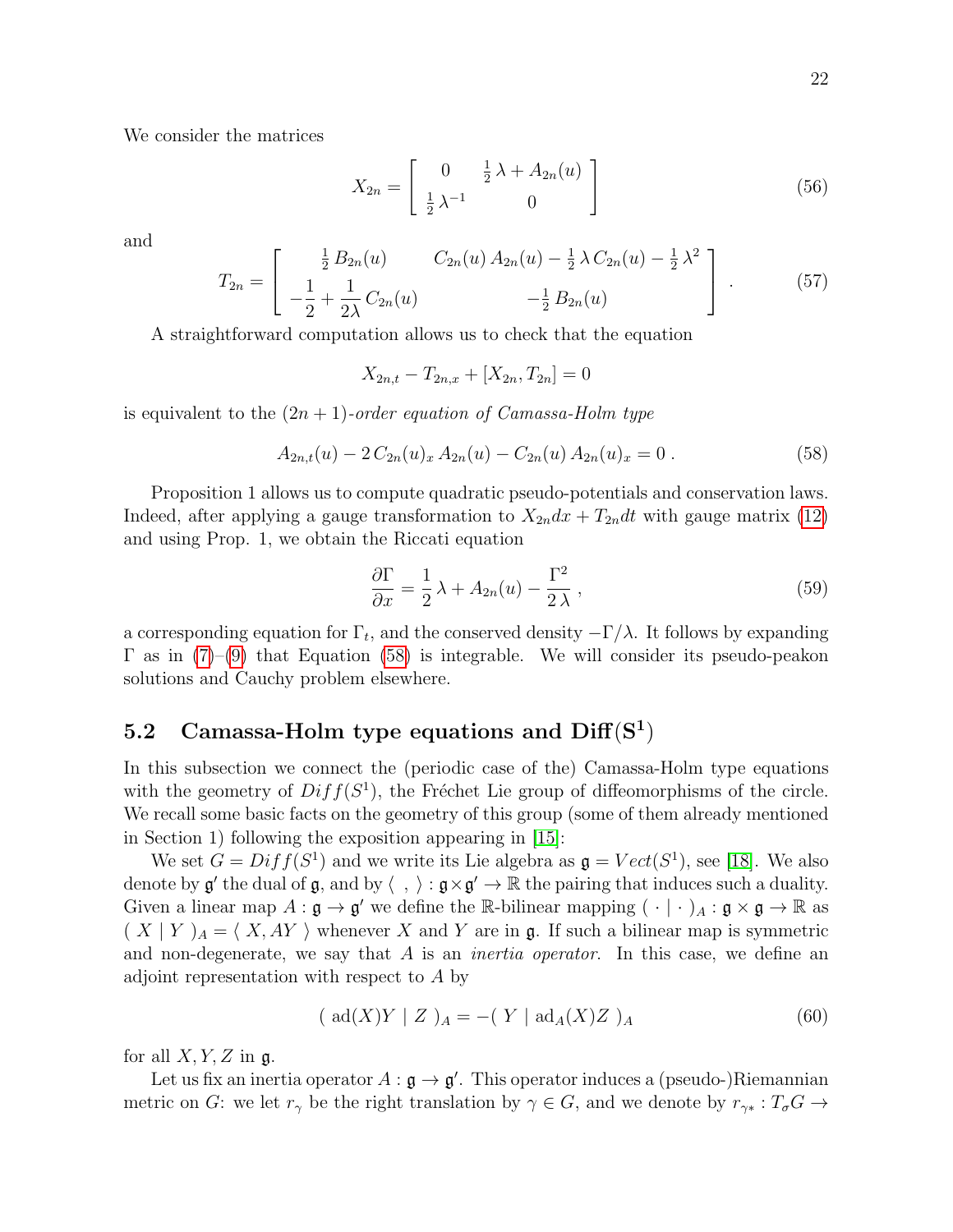$T_{\sigma(\gamma)}G$  the induced map on the tangent bundle. We define the (pseudo-)Riemannian metric induced by A as

<span id="page-23-0"></span>
$$
(\xi \mid \tau)_{A}(\gamma) = (r_{\gamma^{-1}*}\xi \mid r_{\gamma^{-1}*}\tau)_{A} \tag{61}
$$

for all  $\tau, \xi \in T_{\gamma}G$ . Now let us consider a smooth curve  $\{\gamma(t) \mid t \in T\}$  in G, where T is an open interval in R, and let  $\dot{\gamma}(t) \in T_{\gamma(t)}G$ ,  $t \in T$ , be its velocity vector. Then,  $r_{\gamma(t)^{-1}*}\dot{\gamma}(t) = X(t)$  is in g, and we get a curve  $\{X(t) | t \in T\}$  in g. The Euler equation for  $X(t)$  is

<span id="page-23-1"></span>
$$
\frac{d}{dt}X(t) = -\mathrm{ad}_A(X(t))X(t) . \tag{62}
$$

Euler's equation determines geodesics on  $G$  with respect to the (pseudo-)Riemannian metric [\(61\)](#page-23-0), see [\[1\]](#page-28-1) and also [\[10,](#page-29-3) [20\]](#page-29-0): if  $X(t)$  solves [\(62\)](#page-23-1), then the curve  $\gamma(t)$  determined by  $r_{\gamma(t)^{-1}*}\dot{\gamma}(t) = X(t)$  is a geodesic on G.

Let x in  $[0, 2\pi]$  be the standard coordinate in  $S^1$ . Every smooth vector field on  $S^1$  can be written as  $X(x)\partial_x$ , where  $X:S^1\to\mathbb{R}$  is a smooth function. The Lie bracket between  $X = X(x)\partial_x$  and  $Y = Y(x)\partial_x$  is given by  $[X, Y] = (XY_x - X_x Y)(x)\partial_x$ . We complexify  $\mathfrak{g} = \text{Vect}(S^1)$ , that is we set

$$
\mathrm{Vect}(S^1)_{\mathbb{C}} = \mathfrak{g} \oplus i \mathfrak{g} = \mathrm{Vect}(S^1) \oplus i \mathrm{Vect}(S^1) ,
$$

where  $i =$ √  $\overline{-1}$ . Thus if  $z = e^{ix}$ , then  $\{l_n = z^n \partial_x \mid n \in \mathbb{Z}\}$  is a basis for Vect $(S^1)_{\mathbb{C}}$ , i.e. for every *complex* vector field of the form  $X(x)\partial_x$  we have a Fourier decomposition

$$
X(x) = \sum_{n \in \mathbb{Z}} X_n z^n , X_n \in \mathbb{C} .
$$

We note that if we set  $L_n = il_n$ , the collection  $\{L_n | n \in \mathbb{Z}\}\$  is also a basis for  $Vect(S^1)<sub>C</sub>$  and that if we extend the Lie bracket linearly to  $Vect(S^1)<sub>C</sub>$  we have the relations  $[L_m, L_n] = (m - n)L_{m+n}, m, n \in \mathbb{Z}.$ 

There is a non-degenerate, positive-definite,  $L_2$  inner product on  $\mathfrak{g}$ : if  $X = X(x)\partial_x$ and  $Y = Y(x)\partial_x$ , then

$$
\langle X \, , \, Y \rangle = \int_{S^1} X(x) Y(x) dx \; .
$$

We use this product to single-out a convenient dual space  $g'$  as in the beginning of this subsection. Extending such a product complex-linearly to  $Vect(S^1)<sub>C</sub>$  we have

$$
\langle l_m, l_n \rangle = 2\pi \delta_{m,-n} = -\langle L_m, L_n \rangle
$$
,  $(m,n) \in \mathbb{Z}^2$ .

We fix a finite sequence of real numbers  $\mathfrak{c} = \{c_k\}_{k=0}^N$  for some  $N \in \mathbb{N}$  and we set

<span id="page-23-2"></span>
$$
A_{\mathfrak{c}} = \sum_{k=0}^{N} (-1)^k c_k \, \partial_x^{2k} \,. \tag{63}
$$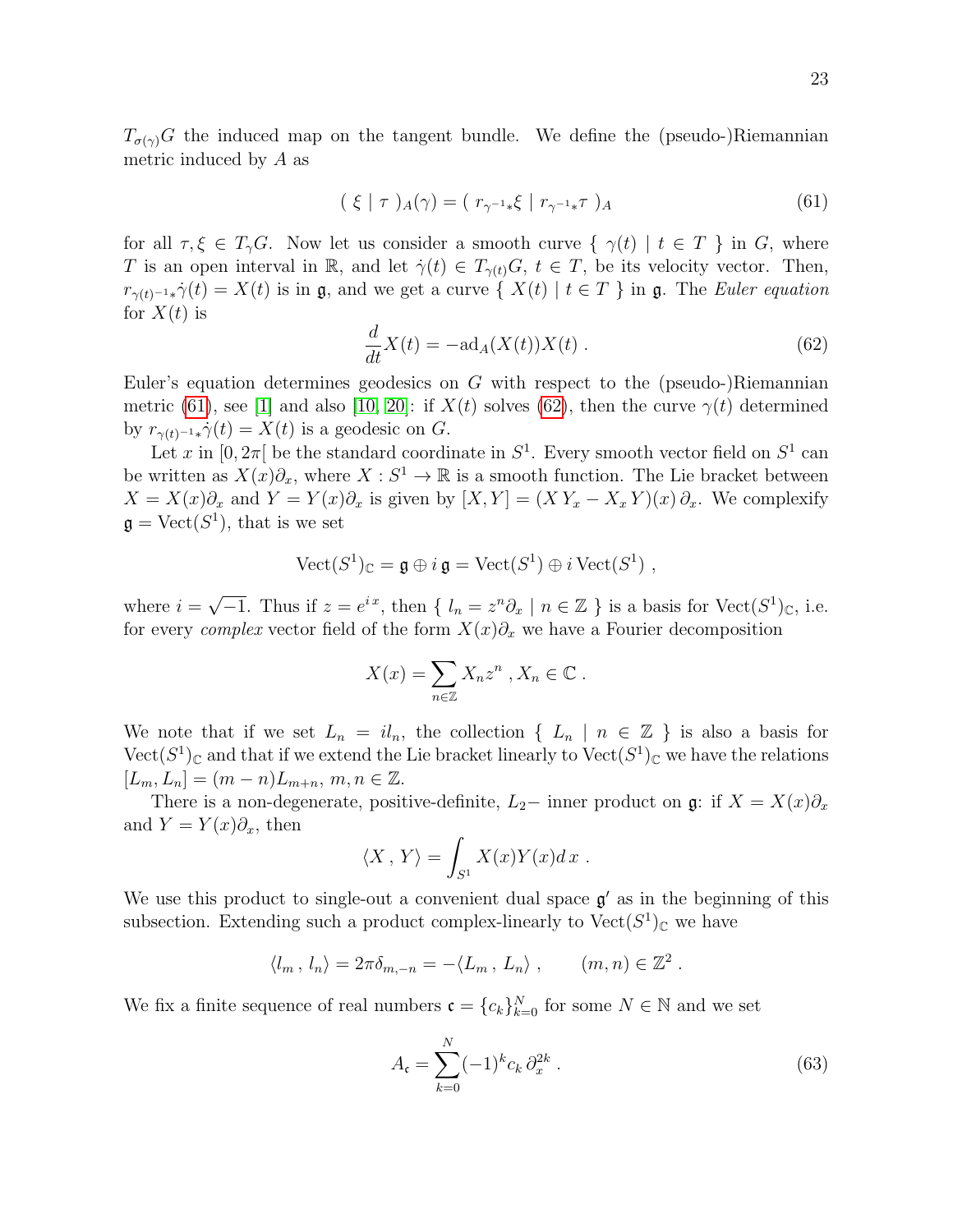We observe that

$$
(X \mid Y)_{A_{\mathfrak{c}}} = \langle X, A_{\mathfrak{c}} Y \rangle = \sum_{k=0}^{N} c_k \langle \partial_x^k X, \partial_x^k Y \rangle = \langle A_{\mathfrak{c}} X, Y \rangle
$$

for every X and Y, and therefore in terms of the basis for  $Vect(S^1)<sub>C</sub>$  we have

$$
(\ l_m \mid l_n)_{A_{\mathfrak{c}}} = \sum_{k=0}^{N} (-1)^k c_k \ m^k n^k \langle l_m \, , \, l_n \rangle = 2\pi \delta_{m,-n} \sum_{k=0}^{N} c_k \ m^{2k} \ ,
$$

for  $m, n \neq 0$ , while  $( \,l_0 \,|\, l_n \,)_{A_c} = c_0 \langle \partial_x, z^n \partial_x \rangle = 2\pi c_0 \delta_{n,0}$ . It follows easily that a symmetric operator  $A_c$  is an inertia operator if and only if  $(\lceil l_m \rceil \lceil l_{-m} \rceil)_{A_c}$  is different from zero for every m in Z.

We are ready to study the geometric interpretation of our equations [\(58\)](#page-22-0) . First of all, we note that our operators  $A_{2n}$  introduced in [\(55\)](#page-21-3), are indeed inertia operators. We write  $A_{2n}$  as

$$
A_{2n} = (-1)^n (-1) \partial_x^{2n} + \sum_{j=1}^{n-1} (-1)^j (-2) \partial_x^{2j} - 1,
$$

so that, using the notation introduced in [\(63\)](#page-23-2) we have  $c_0 = -1$ ,  $c_j = -2$  for  $j = 1, \dots, n-1$ 1,  $c_n = -1$ . Then, (  $l_0 \, | \, l_0 \rangle_{A_c} \neq 0$ , (  $l_{\pm 1} \, | \, l_{\pm 1} \rangle_{A_c} \neq 0$ , and for  $m \neq 0, \pm 1$ ,

$$
\sum_{k=0}^{n} c_k m^{2k} = -1 - m^{2n} - 2\left(\frac{m^{2n} - 1}{m^2 - 1} - 1\right) = 1 - m^{2n} - 2\frac{m^{2n} - 1}{m^2 - 1}
$$

which is clearly not zero as well. Now we compute  $ad_{A_{2n}}$  using [\(60\)](#page-22-1); we use "'" to indicate derivative with respect to x:

$$
\langle [X,Y], A_{2n}(Z) \rangle = \int_{S^1} (XY' - X'Y) A_{2n}(Z) dx = - \int_{S^1} Y \left[ (XA_{2n}(Z))' + X'A_{2n}(Z) \right] dx
$$
  
= -\langle Y, (XA\_{2n}(Z))' + X'A\_{2n}(Z) \rangle = -\langle Y, A\_{2n}A\_{2n}^{-1}\{(XA\_{2n}(Z))' + X'A\_{2n}(Z)\} \rangle,

so that [\(60\)](#page-22-1) yields

<span id="page-24-1"></span>
$$
ad_{A_{2n}}(X)Z = A_{2n}^{-1}\left\{ (XA_{2n}(Z))' + X'A_{2n}(Z) \right\} = A_{2n}^{-1}\left\{ 2X'A_{2n}(Z) + XA_{2n}(Z)'\right\} .
$$
 (64)

This formula implies that Equation [\(62\)](#page-23-1) in the case  $n = 1$  is precisely the Camassa-Holm equation, while the case  $n = 2$  gives the equation

$$
(-\partial_x^4 + 2\partial_x^2 - 1)X_t - 2X_x X_{xxxx} + 4X_x X_{xx} - 3XX_x - XX_{xxxx} + 2XX_{xxx} = 0,
$$

which is not our fifth order CH-type equation  $(2)$ . In order to find  $(2)$  in the present framework we write it as in [\(36\)](#page-13-1), this is,

<span id="page-24-0"></span>
$$
2(-X_{xx} + X)_x m + m_t + (-X_{xx} + X) m_x = 0, \qquad m = A_4(X). \tag{65}
$$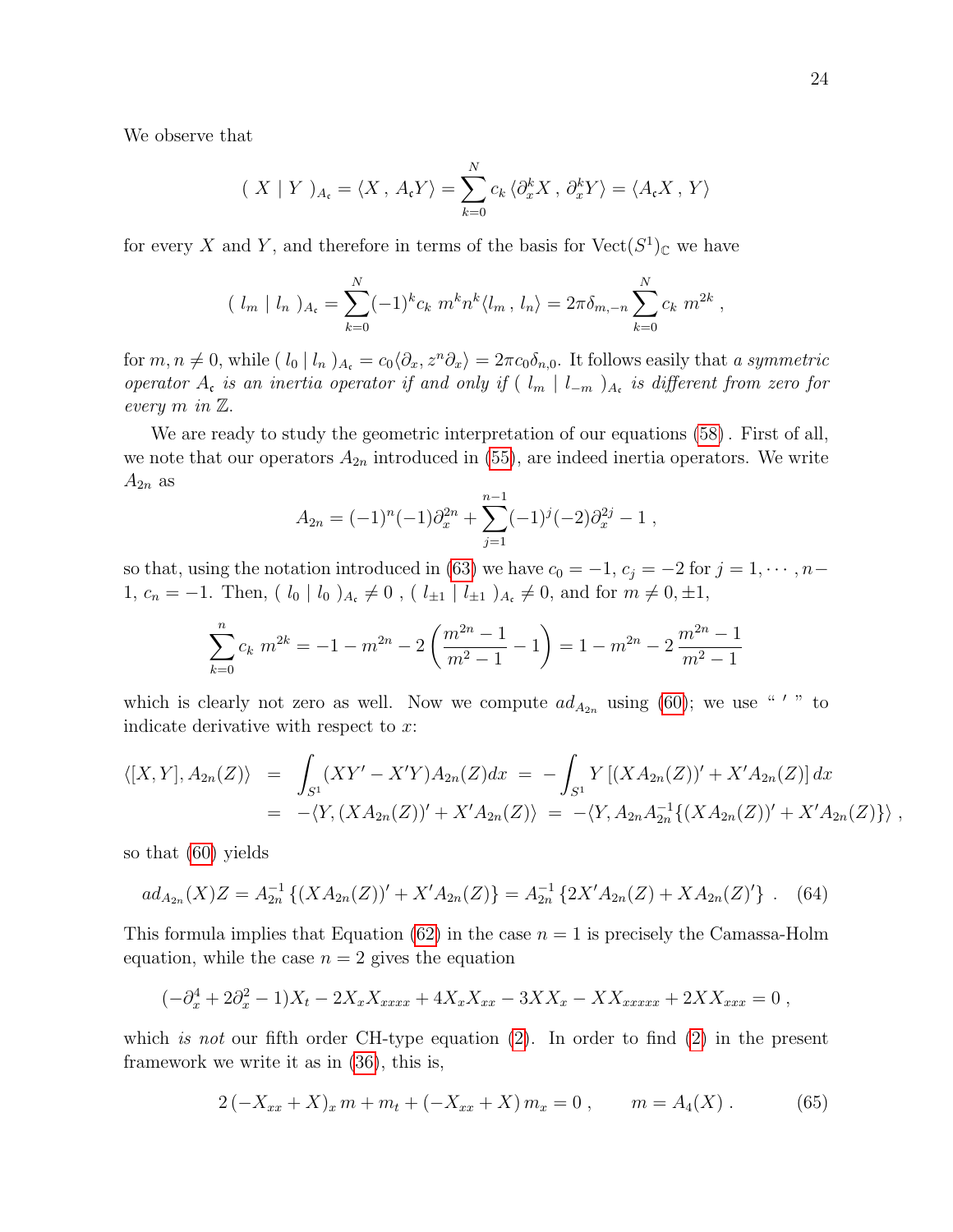Comparing [\(65\)](#page-24-0) and [\(64\)](#page-24-1), we see that our fifth order CH-type equation can be written, in geometrical terms, as

$$
\frac{d}{dt}X = -ad_{A_4}(A_2(X)) \cdot X.
$$

This equation is a Hamiltonian equation with respect to the standard Poisson bracket on g <sup>0</sup> with Hamiltonian function

$$
H(X) = -\frac{1}{2} \int_{S^1} (X^2 + X_x^2) dx.
$$

More generally, Equation [\(64\)](#page-24-1) implies that our  $(2n + 1)$ th order CH-type equation [\(58\)](#page-22-0) can be written as

$$
\frac{d}{dt} X = ad_{A_{2n}}(C_{2n}(X)) \cdot X .
$$

This equation is also Hamiltonian; the corresponding Hamiltonian function is

$$
H(X) = \frac{1}{2} \int_{S^1} (X^2 + (\partial_x X)^2 + \dots + (\partial_x^{n-1} X)^2) dx.
$$

### 5.3 Camassa-Holm type equations and classical theory of surfaces

The very construction of Equation  $(65)$  —and more generally of  $(58)$ — as the integrability condition of an  $sl(2,\mathbb{R})$ -valued over-determined linear problem implies that [\(65\)](#page-24-0) (resp. [\(58\)](#page-22-0)) describes surfaces of constant Gaussian curvature  $K = -1$  in the following sense, see Chern and Tenenblat's [\[9\]](#page-29-10) or the later review [\[25\]](#page-30-4):

If  $\omega^1 = (X_{2n\,21} + X_{2n\,12})dx + (T_{2n\,21} + T_{2n\,12})dt$ ,  $\omega^2 = 2X_{2n\,11}dx + 2T_{2n\,11}dt$ , and  $\omega^3 =$  $(X_{2n 21} - X_{2n 12})dx + (T_{2n 21} - T_{2n 12})dt$ , in which  $X_{2n}$  and  $T_{2n}$  are given by [\(56\)](#page-22-2) and [\(57\)](#page-22-3) and  $X_{2n i j}$ ,  $T_{2n i j}$  denote the  $(i, j)$  entry of  $X_{2n}$  and  $T_{2n}$  respectively, then

<span id="page-25-0"></span>
$$
d\omega^1 = \omega^3 \wedge \omega^2, \quad d\omega^2 = \omega^1 \wedge \omega^3, \quad \text{and} \quad d\omega^3 = \omega^1 \wedge \omega^2 \tag{66}
$$

whenever  $u(x, t)$  solves [\(58\)](#page-22-0). If  $\omega^1(u(x, t)) \wedge \omega^2(u(x, t)) \neq 0$ , these structure equations say that the domain of  $u(x, t)$  has the structure of a surface of constant Gaussian curvature equal to  $-1$ , with metric  $(\omega^1)^2 + (\omega^2)^2$  and connection one–form  $\omega_{12} = \omega^3$ .

The importance of this observation is that the methods used in Section 2 for obtaining conservation laws and pseudo-potentials originate within the geometry of pseudo-spherical surfaces, as noted by Chern and Tenenblat in [\[9\]](#page-29-10). Later papers on these topics are [\[23,](#page-29-11) [25\]](#page-30-4), and [\[24\]](#page-29-8) for the particular case of the Camassa-Holm equation.

A recent endeavour within the theory of equations describing pseudo-spherical surfaces is to investigate local isometric immersions into  $E<sup>3</sup>$  of the pseudo-spherical surfaces described intrinsically by solutions of equations such as [\(58\)](#page-22-0). It is a classical result that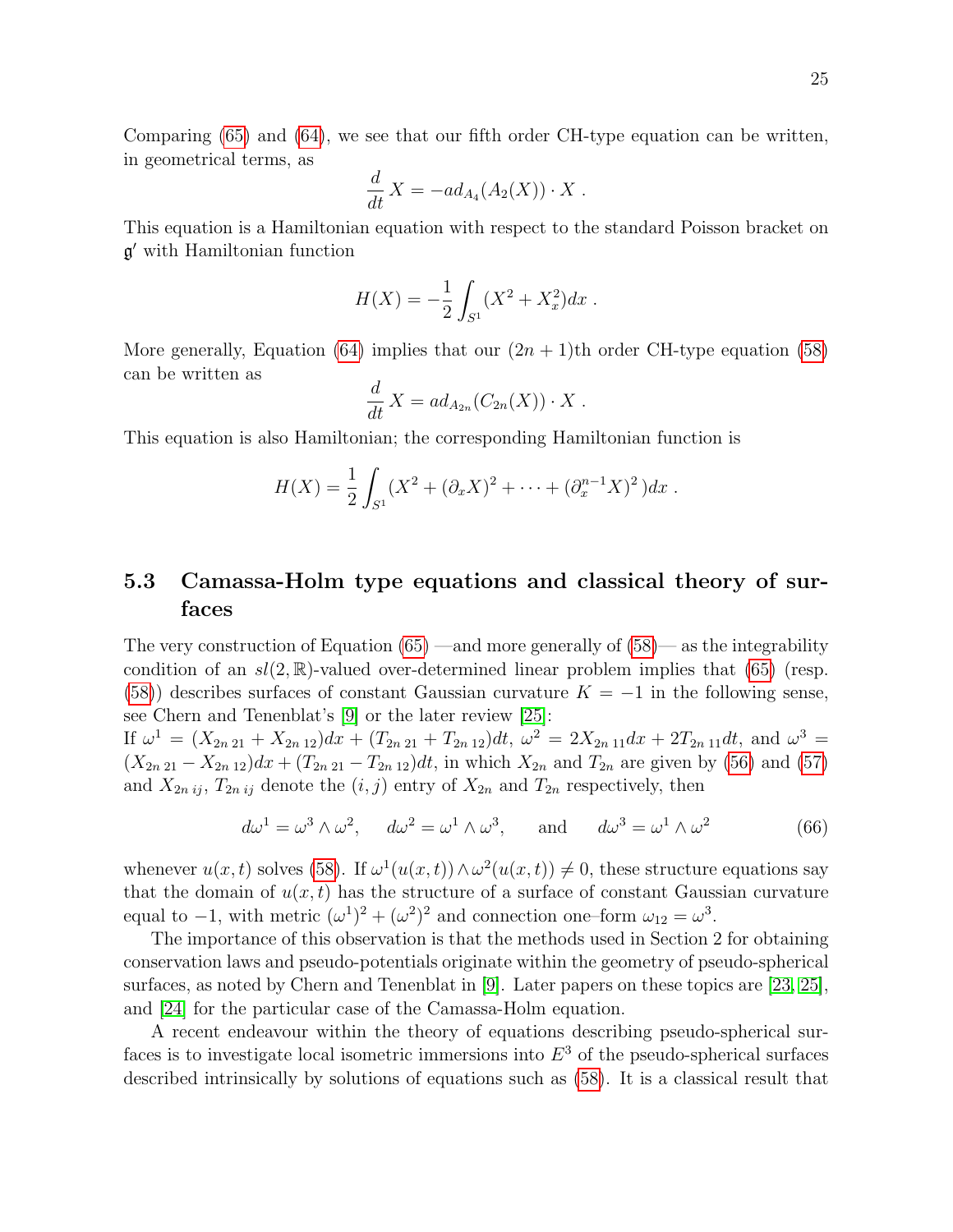every pseudo-spherical surface can be locally immersed in  $E^3$ , and that the existence of such immersion is due to the fact that one can find further one-forms

$$
\omega_{13} = a \omega_1 + b \omega_2 , \qquad \omega_{23} = b \omega_1 + c \omega_2 ,
$$

satisfying the equations

<span id="page-26-1"></span>
$$
d\omega_{13} = \omega_{12} \wedge \omega_{23} , \qquad d\omega_{23} = -\omega_{12} \wedge \omega_{13} , \qquad a c - b^2 = -1 . \tag{67}
$$

Generally speaking, the functions  $a, b, c$  are determined by solving differential equations, and therefore it is quite surprising that (for one-forms associated to differential equations describing pseudo-spherical surfaces) in some cases they can be expressed in closed form as functions of the independent variables and of a finite number of derivatives of the dependent variable u, see for instance  $(7, p. 1650021-4)$ . Even more, it has been noticed that in some important instances (*e.g.* the Degasperis-Procesi equation), the functions a, b, c depend only on the independent variables  $x, t$ , see [\[7,](#page-29-16) Theorem 1.1], while (up to a technical condition) it is not possible to find functions  $a, b, c$  depending on  $x, t$  and at most a finite number of derivatives of  $u$  in the case of the Camassa-Holm equation. Thus, it is very natural to ask whether or not we can find functions  $a, b, c$  depending on finite order jets for our equations [\(58\)](#page-22-0). Our first result concerns the fifth order CH-type equation [\(2\)](#page-3-3).

**Proposition 4.** 1. The fifth order CH-type equation [\(2\)](#page-3-3) describes pseudo-spherical surfaces with associated one-forms

<span id="page-26-0"></span>
$$
\omega^1 = \left(\frac{\lambda}{2} - m + \frac{1}{2\lambda}\right)dx + \left(vm + \frac{\lambda v}{2} - \frac{\lambda^2}{2} - \frac{1}{2} - \frac{v}{2\lambda}\right)dt, \qquad \omega^2 = -v_x dt, \quad (68)
$$

$$
\omega^3 = \left(-\frac{\lambda}{2} + m + \frac{1}{2\lambda}\right)dx + \left(-vm - \frac{\lambda v}{2} + \frac{\lambda^2}{2} - \frac{1}{2} - \frac{v}{2\lambda}\right)dt \tag{69}
$$

in which

$$
v = u - u_{xx} , \qquad m = v - v_{xx} .
$$

2. There are no functions  $a, b, c$  depending only on independent variables  $x, t$  such that the one forms  $\omega^1, \omega^2, \omega_{12} = \omega^3$  given by [\(68\)](#page-26-0), [\(69\)](#page-26-0) and

$$
\omega_{13} = a\,\omega_1 + b\,\omega_2 \ , \qquad \omega_{23} = b\,\omega_1 + c\,\omega_2
$$

satisfy the structure equations [\(66\)](#page-25-0) and [\(67\)](#page-26-1).

Proof. Item 1 is a straightforward computation: we simply note that Equation [\(2\)](#page-3-3) can be written as in [\(1\)](#page-3-0), that is, as the system

<span id="page-26-2"></span>
$$
-2\,m\,v_x - m_x\,v = m_t\,,\qquad v = u - u_{xx}\,,\qquad m = v - v_{xx}\,,\tag{70}
$$

and we check that the one-forms appearing in [\(68\)](#page-26-0) and [\(69\)](#page-26-0) satisfy the structure equations [\(66\)](#page-25-0). Item 2 is proven by a strategy similar in spirit to the one used in the proof of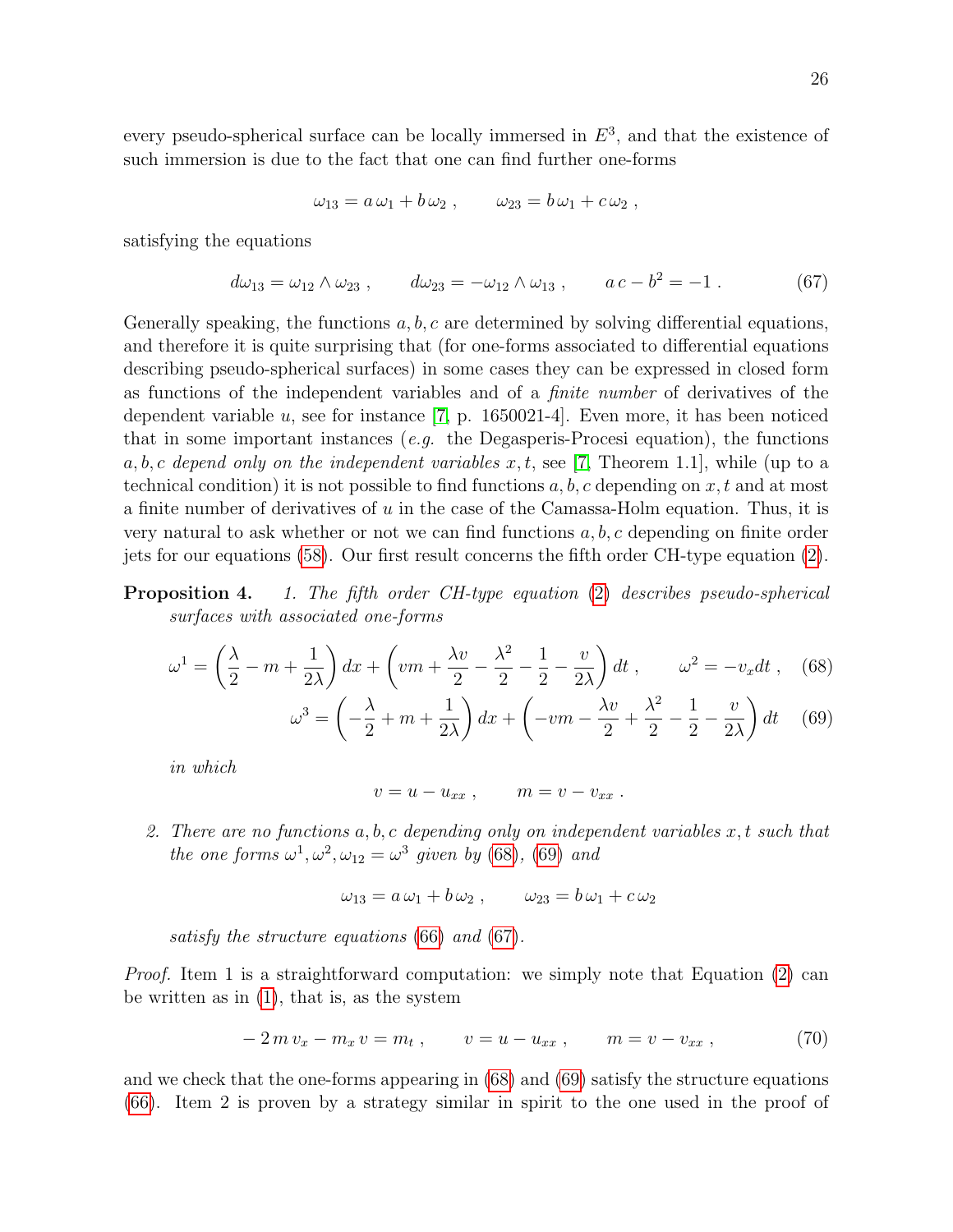Proposition 3: let us assume that there exist functions  $a, b, c$  depending only on  $x, t$  such that Equations [\(67\)](#page-26-1) hold. We write down [\(67\)](#page-26-1) and we obtain two equations that have to be satisfied identically whenever  $u(x, t)$  solves [\(70\)](#page-26-2), the first one corresponding to  $d\omega_{13} = \omega_{12} \wedge \omega_{23}$  and the second one corresponding to  $d\omega_{23} = -\omega_{12} \wedge \omega_{13}$ . We will simply call them Equations M and N respectively. The sketch that follows has been checked using MAPLE 2021:

Taking derivatives of M with respect to  $v_x$  and then with respect to m we get  $a(x, t) =$  $c(x, t)$ . Replacing into M and taking derivative with respect to  $v_x$  we find  $b_x = 0$ , while replacing  $a(x, t) = c(x, t)$  into N and then differentiating with respect to  $v_x$  and m yields  $b = 0$ . Replacing into N once again gives us  $c_x = 0$ , and then replacing into M we find  $c_t = 0$ . Now we use the Gauss equation  $ac - b^2 = -1$  and we conclude that  $a, b, c$  cannot exist.  $\Box$ 

Now we consider Equations [\(58\)](#page-22-0) in full generality. In order to study the local immersion problem we proceed differently than in the interesting paper [\[7\]](#page-29-16). Instead of trying to find one-forms  $\omega_{13}$  and  $\omega_{23}$  satisfying [\(67\)](#page-26-1) directly, we simply construct a rather explicit local immersion, taking advantage of the following observation appearing in [\[17\]](#page-29-17):

<span id="page-27-0"></span>**Lemma 2.** There exists a local diffeomorphism  $\Psi : V \subseteq \mathbb{R}^2 \to \overline{W}$ , where  $\overline{W}$  is a subset of the Poincaré upper half plane, and a smooth function  $\mu$  such that

$$
\Psi^*\theta^1 = \cos \mu \omega^1 + \sin \mu \omega^2
$$
  

$$
\Psi^*\theta^2 = -\sin \mu \omega^1 + \cos \mu \omega^2
$$
  

$$
\Psi^*\theta^3 = \omega^3 + d\mu
$$

where

$$
\theta^1 = \frac{d\overline{x}}{\overline{t}}, \qquad \theta^2 = \frac{d\overline{t}}{\overline{t}}, \qquad \theta^3 = \frac{d\overline{x}}{\overline{t}}.
$$

The one-forms  $\theta^1$ ,  $\theta^2$  give the standard metric on the Poincaré upper half plane (hereafter denoted by  $\mathbb{H}$ )  $ds^2 = \theta^1 \otimes \theta^1 + \theta^2 \otimes \theta^2$ , and  $\theta^3$  is the corresponding connection one-form. The proof of this lemma is in [\[17,](#page-29-17) pp. 90-91]. Now we note that  $\mathbb H$  can be immersed into  $E^3$  explicitly. A well known immersion is given by the function  $F: U \subseteq \mathbb{H} \to E^3$ ,  $U = \{(\overline{x}, \overline{t}) \in \mathbb{H} : \overline{t} > 1\},\$  with

$$
F(\overline{x}, \overline{t}) = (f(\overline{t}) \cos \overline{x}, f(\overline{t}) \sin \overline{x}, g(\overline{t})),
$$

where

$$
f(\overline{t}) = \frac{1}{\overline{t}} \qquad g(\overline{t}) = \ln\left(\sqrt{\overline{t}^2 - 1} + \overline{t}\right) - \frac{\sqrt{\overline{t}^2 - 1}}{\overline{t}}.
$$

Thus, a local isometric immersion from the pseudo-spherical structure on V induced by our Ch-type equation [\(58\)](#page-22-0) into  $E^3$  is given by the composition  $\Phi = F \circ \Psi$ . Certainly, this immersion is in principle highly "nonlocal", since it depends on the diffeomorphism  $\Psi$  that is found by means of the Frobenius theorem, see [\[17,](#page-29-17) p. 91]. However, we believe that this nonlocality is interesting in its own right: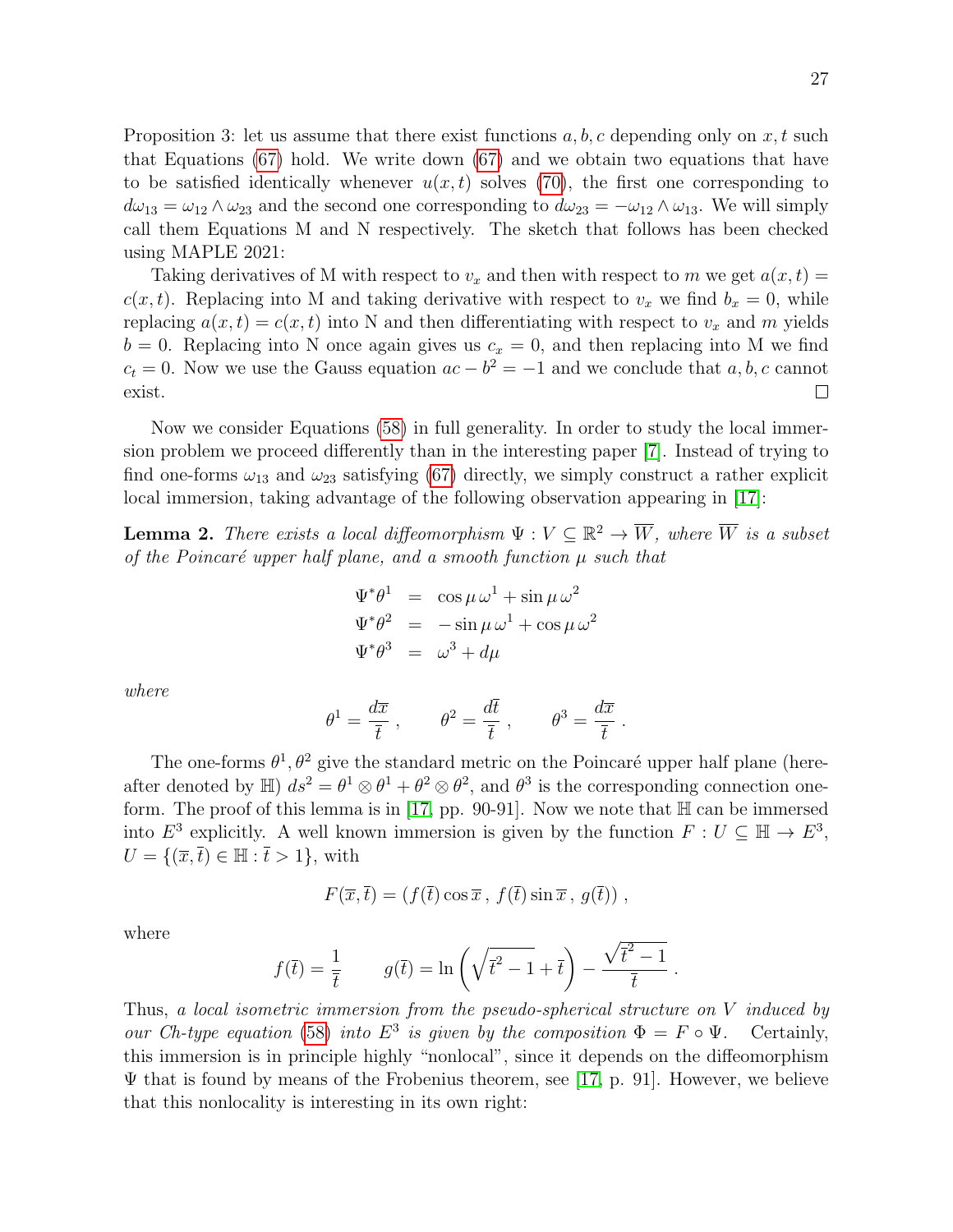The first and third equations appearing in Lemma [2](#page-27-0) imply that we can obtain the function  $\mu$  via the Pfaffian system

$$
\cos \mu \,\omega^1 + \sin \mu \,\omega^2 = \omega^3 + d\mu \; .
$$

The change of variables  $\Gamma = \tan(\mu/2)$  transforms this equation into the Riccati system

$$
2d\Gamma = (\omega^1 - \omega^3) + 2\Gamma\omega^2 - \Gamma^2(\omega^1 + \omega^3) ,
$$

and using the explicit expressions for the one-forms  $\omega^i$ ,  $i = 1, 2, 3$ , appearing at the beginning of this subsection we obtain that this system is equivalent to

$$
2\Gamma_x = \lambda + 2A_{2n}(u) - \frac{1}{\lambda}\Gamma^2
$$

and an equation for  $\Gamma_t$  which we will not write down. This equation for  $\Gamma_x$  is precisely the quadratic pseudo-potential equation [\(59\)](#page-22-4) determining local conservation laws for the CH-type equation [\(58\)](#page-22-0)! Also, we can check that if we write  $\Psi(x,t) = (\phi(x,t), \psi(x,t))$ , then  $ln(\psi)$  is a potential for the local conservation laws of [\(58\)](#page-22-0), while  $\phi$  is a further potential depending on  $\psi$ .

Thus, local isometric immersions of our CH-type equations are, essentially, constructed via their local conservation laws.

#### Acknowledgements

E.G.R's work has been partially supported by the Universidad de Santiago de Chile through the DICYT grant  $\#$  041533RG and by the FONDECYT grant  $\#1201894$ . The third author thanks the UT President's Endowed Professorship (Project  $#$  450000123).

### References

- <span id="page-28-1"></span>[1] V. Arnold, Sur la géometrie différentielle des groupes de Lie de dimension infinie et ses applications `a l'hydrodynamique des fluides parfaits, Ann. Institut Fourier (Grenoble) 16 (1966), 319–361.
- <span id="page-28-2"></span>[2] R. Beals, D.H. Sattinger and J. Szmigielski, Acoustic scattering and the extended Korteweg-de Vries hierarchy, Advances in Math. 140 (1998), 190–206.
- <span id="page-28-4"></span>[3] R. Beals, D.H. Sattinger and J. Szmigielski, Multipeakons and the Classical Moment Problem. Advances in Math. 154 (2000), 229–257.
- <span id="page-28-3"></span>[4] F. Calogero and J.-P. Françoise. A completely integrable Hamiltonian system. J. Math. Phys. 37 (1996), 2863–2871.
- <span id="page-28-0"></span>[5] R. Camassa and D.D. Holm, An integrable shallow water equation with peaked solitons, Phys. Rev. Lett. 71 no. 11 (1993), 1661–1664.
- <span id="page-28-5"></span>[6] X. Chang, X. Chen and X. Hu, A generalized nonisospectral Camassa-Holm equation and its multipeakon solutions. Advances in Math. 263 (2014), 154–177.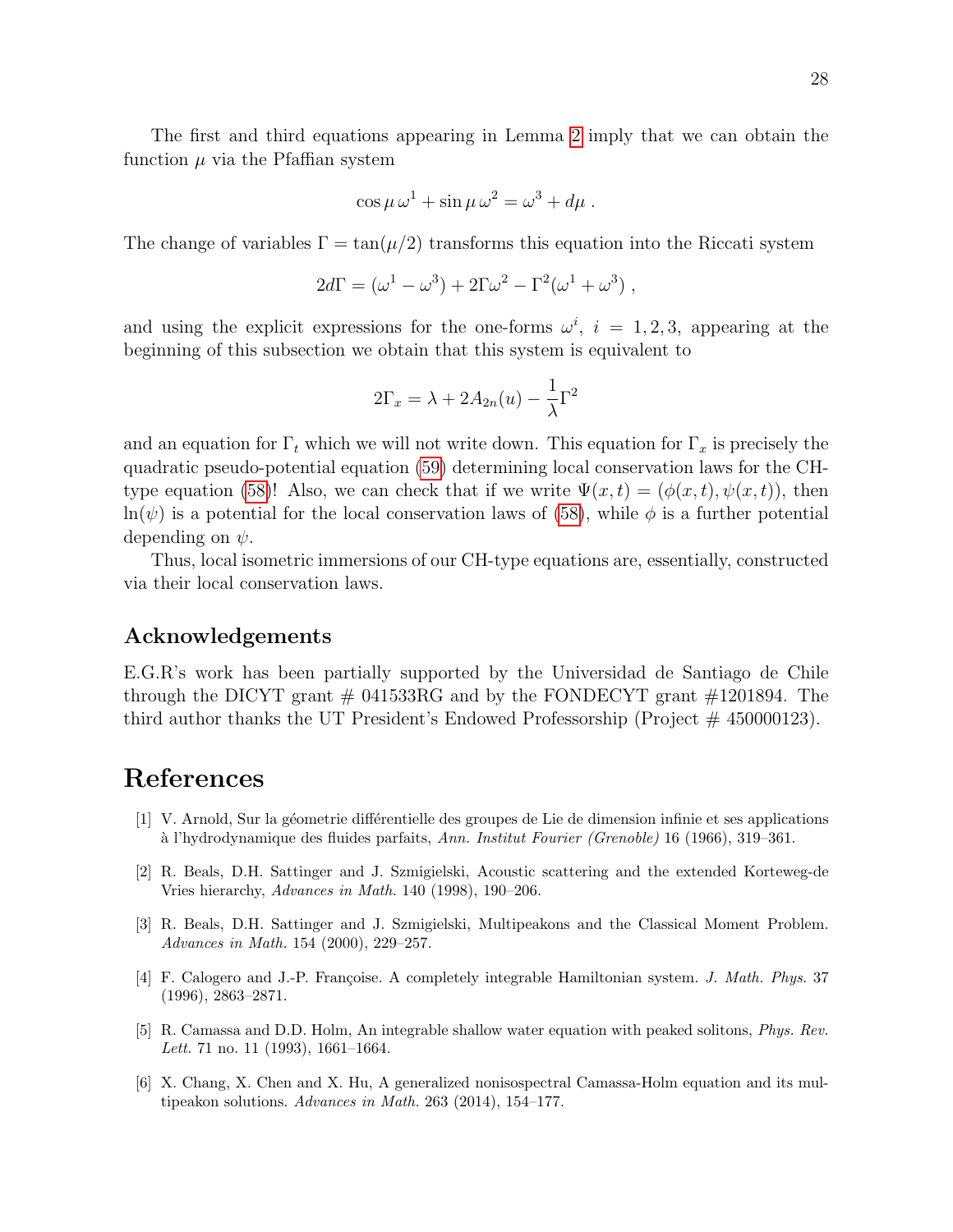- <span id="page-29-16"></span>[7] T. Castro Silva and N. Kamran, Third-order differential equations and local isometric immersions of pseudospherical surfaces. Communications in Contemporary Mathematics 18 No. 06, 1650021 (2016).
- <span id="page-29-14"></span>[8] A. F. Cheviakov, GeM software package for computation of symmetries and conservation laws of differential equations, Comp. Phys. Comm. 176 (2007), 48–61. Software available at https://math.usask.ca/∼shevyakov/gem/ .
- <span id="page-29-10"></span>[9] S.S. Chern and K. Tenenblat, Pseudo-spherical surfaces and evolution equations, Stud. Appl. Math. 74 (1986), 55–83.
- <span id="page-29-3"></span>[10] A. Constantin, Existence of permanent and breaking waves for a shallow water equation: a geometric approach. Annales de l'Institute Fourier (Grenoble) 50 (2000), 321–362.
- <span id="page-29-15"></span>[11] A. Constantin and J. Escher, Global existence and blow-up for a shallow water equation. Ann. Scuola Norm. Sup. Pisa Cl. Sci. (4) (1998), 303–328.
- <span id="page-29-4"></span>[12] A. Constantin and B. Kolev, Integrability of invariant metrics on the diffeomorphism group of the circle. J. Nonlinear Sci. 16 (2006), 109–122.
- <span id="page-29-13"></span>[13] M. Fisher and J. Schiff, The Camassa–Holm equation: conserved quantities and the initial value problem, Phys. Lett. A 259 no. 5 (1999), 371–376.
- <span id="page-29-5"></span>[14] F. Gesztesy and H. Holden, Algebro-Geometric Solutions of the Camassa-Holm hierarchy. Rev. Mat. Iberoamericana 19 (2003), 73–142.
- <span id="page-29-2"></span>[15] P. Górka, D.J. Pons and E.G. Reyes, Equations of Camassa-Holm type and the geometry of loop groups. J. Geometry and Physics 87 (2015), 190–197.
- <span id="page-29-12"></span>[16] P. Gorka and E.G. Reyes, The modified Camassa-Holm equation, International Mathematics Research Notices 12 (2010), 2617-2649.
- <span id="page-29-17"></span>[17] N. Kamran and K. Tenenblat, On differential equations describing pseudo-spherical surfaces. J. Differential Equations 115 (1995), 75–98.
- <span id="page-29-1"></span>[18] B. Khesin and E. Wendt, "The geometry of infinite-dimensional groups", Springer Verlag (2009).
- <span id="page-29-9"></span>[19] Q. Liu, Z. Qiao, Fifth order Camassa–Holm model with pseudo-peakons and multi-peakons, International Journal of Non-Linear Mechanics (2018), https://doi.org/10.1016/j.ijnonlinmec.2018.05.024.
- <span id="page-29-0"></span>[20] G. Misiolek, A shallow water equation as a geodesic flow on the Bott-Virasoro group, J. Geom. Phys. 24 (1998), 203–208.
- <span id="page-29-6"></span>[21] Z. Qiao, The Camassa-Holm hierarchy, related N-dimensional integrable systems and algebrogeometric solution on a symplectic submanifold. Commun. Math. Phys. 239 (2003) 309–341.
- <span id="page-29-7"></span>[22] A.G. Rasin and J. Schiff, Bäcklund transformations for the Camassa-Holm equation. *Journal of* Nonlinear Science 27 (2017), 45–69.
- <span id="page-29-11"></span>[23] E.G. Reyes, Conservation laws and Calapso–Guichard deformations of equations describing pseudospherical surfaces. J. Mathematical Physics 41 (2000), 2968–2989.
- <span id="page-29-8"></span>[24] E.G. Reyes, Geometric integrability of the Camassa–Holm equation. Letters Math. Phys. 59, no. 2 (2002), 117–131.